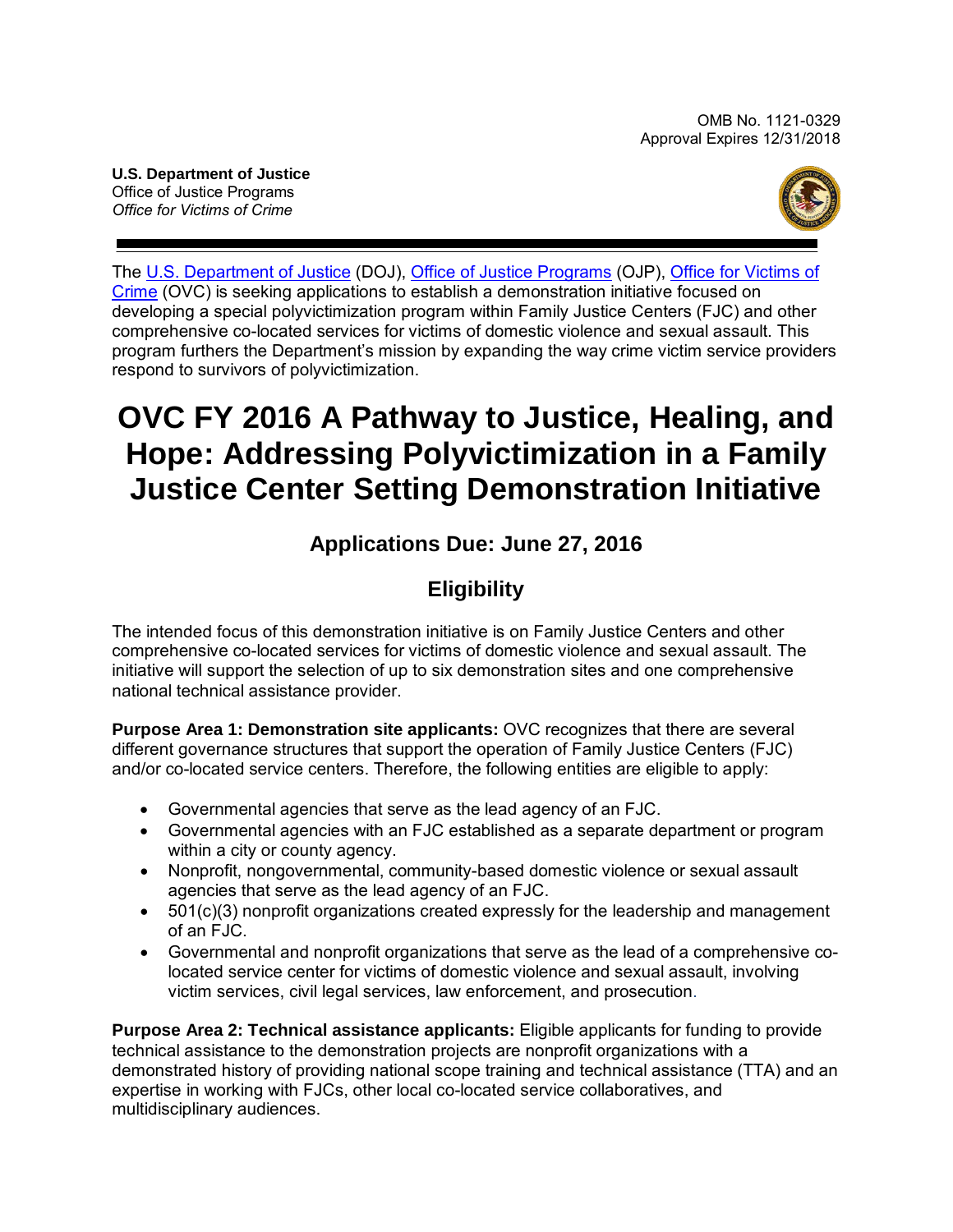OVC welcomes applications that involve two or more entities that will carry out the funded Federal award activities; however, one eligible entity must be the applicant and the other(s) must be proposed as subrecipient(s). The applicant must be the entity with primary responsibility for administering the funding and managing the entire project. Only one application per lead applicant will be considered.

OVC may elect to make awards for applications submitted under this solicitation in future fiscal years, dependent on, among other considerations, the merit of the applications and on the availability of appropriations.

For additional information, see [Section C. Eligibility Information.](#page-10-0)

### **Deadline**

Applicants must register with [Grants.gov](http://www.grants.gov/web/grants/applicants/apply-for-grants.html) prior to submitting an application. All applications are due to be submitted and in receipt of a successful validation message in Grants.gov by 11:59 p.m. eastern time on June 27, 2016*.*

All applicants are encouraged to read this [Important Notice: Applying for Grants in Grants.gov.](http://ojp.gov/funding/Apply/Grants-govInfo.htm)

For additional information, see [How to Apply](#page-25-0) in Section [D. Application and Submission](#page-11-0)  [Information.](#page-11-0)

## **Contact Information**

For technical assistance with submitting an application, contact the Grants.gov Customer Support Hotline at 800-518-4726 or 606-545-5035, or via email to [support@grants.gov.](mailto:support@grants.gov) The [Grants.gov](http://www.grants.gov/web/grants/applicants/apply-for-grants.html) Support Hotline hours of operation are 24 hours a day, 7 days a week, except federal holidays.

Applicants that experience unforeseen Grants.gov technical issues beyond their control that prevent them from submitting their application by the deadline must email the OVC contact identified below **within 24 hours after the application deadline** and request approval to submit their application. Additional information on reporting technical issues is found under "Experiencing Unforeseen Grants.gov Technical Issues" in the [How to Apply](#page-25-0) section.

For assistance with any other requirements of this solicitation, contact Stacy Phillips, Grant Management Specialist, by telephone at 202–616–3627 or via email to [stacy.phillips@usdoj.gov](mailto:stacy.phillips@usdoj.gov)*.*

Grants.gov number assigned to this announcement: **OVC-2016-9376**

Release date: May 12, 2016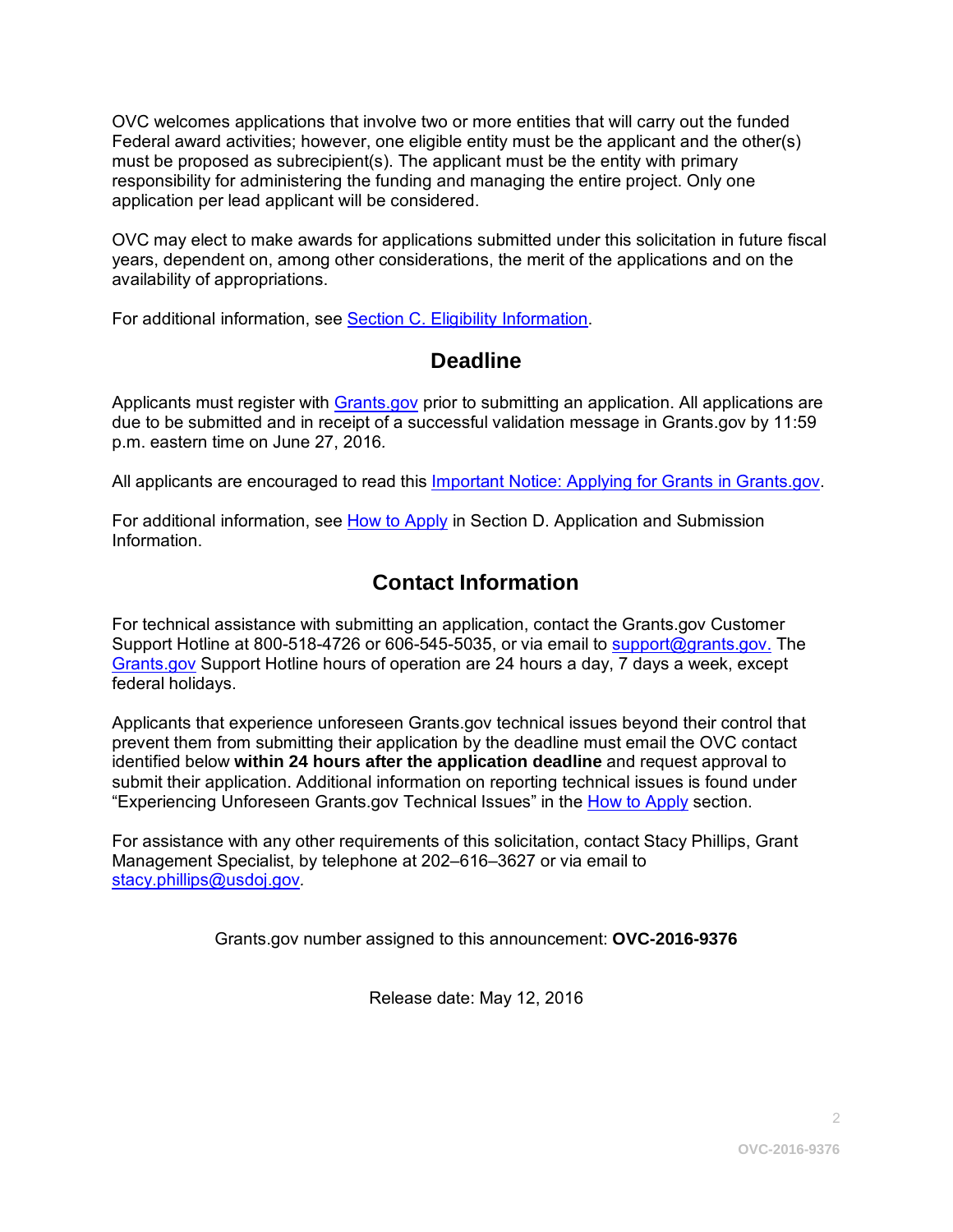# **Contents**

| Limitation on Use of Award Funds for Employee Compensation; Waiver 10           |  |
|---------------------------------------------------------------------------------|--|
| Prior Approval, Planning, and Reporting of Conference/Meeting/Training Costs 11 |  |
|                                                                                 |  |
|                                                                                 |  |
|                                                                                 |  |
|                                                                                 |  |
|                                                                                 |  |
|                                                                                 |  |
|                                                                                 |  |
|                                                                                 |  |
|                                                                                 |  |
|                                                                                 |  |
|                                                                                 |  |
|                                                                                 |  |
| General Information about Post-Federal Award Reporting Requirements 32          |  |
|                                                                                 |  |
|                                                                                 |  |
|                                                                                 |  |
|                                                                                 |  |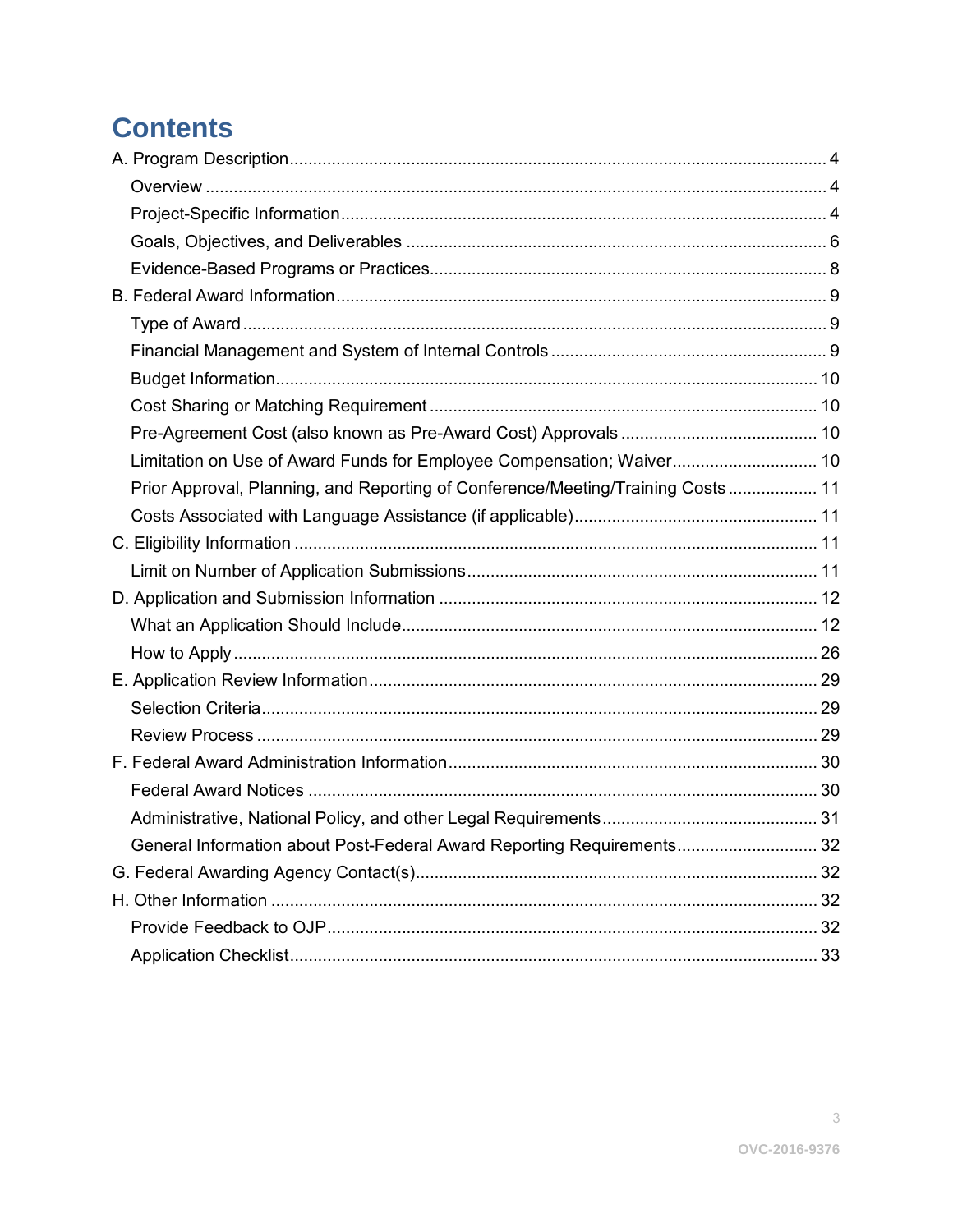# **OVC FY 2016 A Pathway to Justice, Healing, and Hope: Addressing Polyvictimization in a Family Justice Center Setting Demonstration Initiative (CFDA #16.582)**

## <span id="page-3-0"></span>**A. Program Description**

#### <span id="page-3-1"></span>**Overview**

The Office for Victims of Crime (OVC) is committed to enhancing the Nation's capacity to assist crime victims and provide leadership in changing attitudes, policies, and practices to promote justice and healing for all victims of crime. Under this solicitation, OVC will provide funding to establish a demonstration initiative to develop model polyvictimization screening and services within Family Justice Centers (FJC) or similar co-located victim services. Through this initiative, a specialized trauma-informed polyvictimization screening tool will be developed and offered to both adults and children receiving services at the FJCs, followed by the provision of the widerange of services needed to address survivors' complete history of current and past experiences with violence. The statutory authority for this program is 42 U.S.C. § 10603 (c)(1)(A).

#### <span id="page-3-2"></span>**Project-Specific Information**

In May 2013, OVC released the *[Vision 21: Transforming Victim Services Final Report](http://ovc.ncjrs.gov/vision21/pdfs/Vision21_Report.pdf)* (Vision 21). The Vision 21 initiative examined the current framework of the victim assistance field in the United States. The initiative was the first comprehensive assessment of the field in nearly 15 years. Discussions during the stakeholder forums held under OVC's Vision 21 strategic planning initiative identified polyvictimization as a critical issue to be addressed. Stakeholders recognized the field's need to enhance its capacity to serve victims who present with multiple victimizations. According to one national study, polyvictimization is highly predictive of trauma symptoms, especially in children, and in a nationally representative sample of more than 2,000 children, 22 percent were victims of multiple crimes.<sup>[1](#page-3-3)</sup>

While there is not one universal definition of polyvictimization, it is generally described as having multiple victimizations of different kinds, such as sexual abuse, physical abuse, bullying, and/or exposure to family violence, as opposed to experiencing a single form of victimization. Evidence indicates that polyvictimization is more highly related to trauma symptoms than experiencing repeated victimizations of a single type. $2$ 

In the 1990s, Dr. Vincent Felitti lead a team of researchers from Kaiser Permanente to study the adverse impact of childhood victimization, maltreatment, and neglect on an adult's health, wellness, and likelihood of future victimization. Known as the Adverse Children's Experience (ACE) Study, the initial phase involved 17,000 participants who were then followed for more

<span id="page-3-3"></span> $\overline{a}$  $1$  Finkelhor, D., Ormrod, R.K., and Turner, H.A. 2007. Poly-victimization: A neglected component in child victimization trauma. *Child Abuse & Neglect* 31:7–26. Available at [www.unh.edu/ccrc/pdf/CV91.pdf.](http://www.unh.edu/ccrc/pdf/CV91.pdf) 2 Turner, H., Hamby, S., Banyard, V., in cooperation with the National Children's Advocacy Center, 2013,

<span id="page-3-4"></span>*Polyvictimization: Childhood Exposure to Multiple Forms of Victimization, Summary of Key Points*. Available at [www.nationalcac.org/images/pdfs/CALiO/poly-victimization-childhood-exposure-to-multiple-forms-of-victimization](http://www.nationalcac.org/images/pdfs/CALiO/poly-victimization-childhood-exposure-to-multiple-forms-of-victimization-summary.pdf)[summary.pdf.](http://www.nationalcac.org/images/pdfs/CALiO/poly-victimization-childhood-exposure-to-multiple-forms-of-victimization-summary.pdf)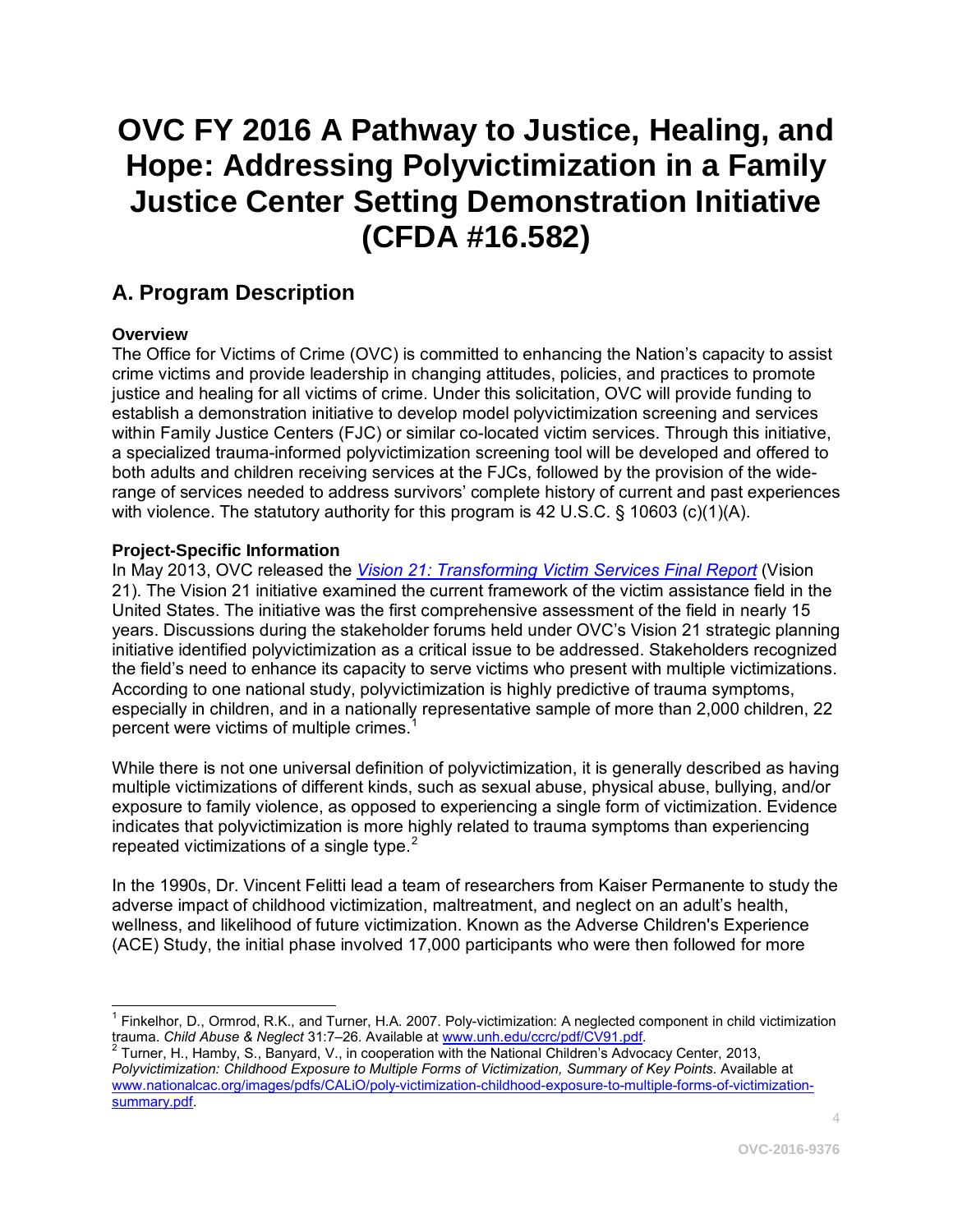than 19 years. $3$  The ACE Study uses the ACE Score—the sum of 10 discrete categories of traumatic stresses reported by the respondents as having occurred up until the age of 18. The higher the ACE Score, the higher the correlation with drug and alcohol abuse, illness, disease, and reduced life expectancies; and the greater the risk of future victimization.

Other studies have demonstrated that women with histories of child abuse, especially childhood sexual abuse, are more likely to experience victimization as adults, and that women with a history of childhood sexual and physical abuse and/or childhood exposure to parental intimate partner violence are at an increased risk of adult revictimization by intimate partners.<sup>[4](#page-4-1)</sup> Older adults experiencing polyvictimization are also at higher risk for adverse health and cumulative trauma than those experiencing a single form of violence. There are many ways in which earlier victimization can adversely affect later life.

Effectively addressing polyvictimization calls for a more holistic approach to meeting the needs of adult and child polyvictims—a victim-centered, trauma-informed approach that takes into account the impact of cumulative and multiple types of victimizations across the lifetime of the victim. FJCs and similar co-located victim services offer a unique environment for a special polyvictimization demonstration initiative. They offer comprehensive, wraparound services for victims of domestic violence and their children in one location, bringing together both governmental agencies and community-based victim service organizations to meet the needs of survivors. Some FJCs and other co-located service models also offer an expanded scope of services to meet the needs of sexual assault, child abuse, elder abuse, and/or human trafficking victims. Many victims seeking services at FJCs or other co-located service models have experienced previous victimization(s). Furthermore, at FJCs and other similar co-located victim service providers, the sharing of information and coordination of victim services is governed by signed Memoranda of Understanding (MOU) between all of the participating partners and by policies and practices that promote victim confidentiality, privacy, and safety. If victims have the opportunity to disclose prior victimizations against themselves or their children in a safe, supportive environment, and have access to services that address current and prior victimizations, these holistic services may increase victims' short- and long-term healing and recovery and reduce the risk of revictimization.

Through this demonstration initiative, up to six FJCs will be selected to develop special polyvictimization screening tools and services within their FJC, screen both adults and children receiving services at the FJC for polyvictimization, and provide the wide-range of services needed to address survivors' past traumas. Projects should focus on improving the capacity of an FJC or co-located victim services collaborative to provide trauma-informed, culturally competent, comprehensive services for victims of domestic violence and sexual assault and their children who have experienced polyvictimization. Successful applicants will provide services, either onsite and/or through offsite partners, for adults and children; and will leverage existing and new crime victim resources.

In addition, one award will be made to an organization to provide comprehensive technical assistance (TA) to the demonstration sites.

<span id="page-4-0"></span> $\overline{a}$  $3$  Centers for Disease Control and Prevention, National Center for Injury Prevention and Control, Division of Violence Prevention, 2014, *Prevalence of Individual Adverse Childhood Experiences*. Available at

<span id="page-4-1"></span>Gorman, K. 2012, *The Intersection of Domestic and Sexual Violence: A Review of the Literature*. Available at [www.calgarycasa.com/wp-content/uploads/2014/03/Interection-of-Domestic-and-Sexual-Violence-AASAS-](http://www.calgarycasa.com/wp-content/uploads/2014/03/Interection-of-Domestic-and-Sexual-Violence-AASAS-Review.pdf)[Review.pdf.](http://www.calgarycasa.com/wp-content/uploads/2014/03/Interection-of-Domestic-and-Sexual-Violence-AASAS-Review.pdf)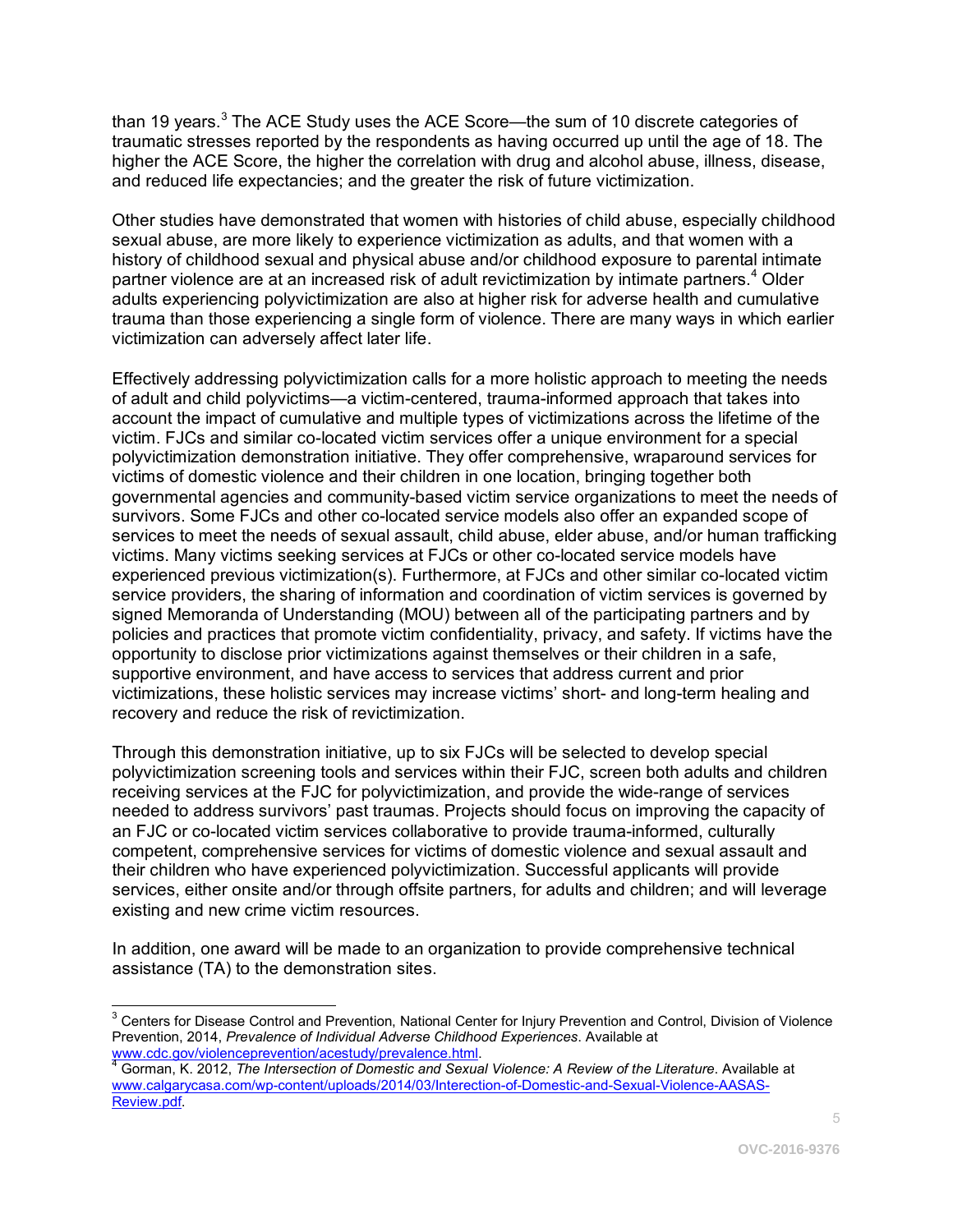#### <span id="page-5-0"></span>**Goals, Objectives, and Deliverables**

The primary goal of this project is to establish a demonstration initiative to develop models for addressing polyvictimization within FJCs or similar co-located victim services and to share information about lessons learned with the field. The demonstration initiative may require the identification of new onsite and/or offsite partners to deliver the full range of services needed. The demonstration initiative will include an initial TA planning phase to develop a comprehensive TA plan for assisting the demonstration sites with strategic planning and project implementation, and a demonstration site implementation phase. Each demonstration site will be required to partner with a local researcher to conduct a site-specific project process evaluation.

Grantees funded through this solicitation will engage in the following activities in order to meet the program goals and objectives:

#### **Purpose Area #1: Demonstration Sites**

- Work in conjunction with the TA provider and other demonstration sites to develop a model screening tool or set of tools uniquely designed for use by FJCs or other colocated victim services collaboratives for the screening, assessment, and delivery of services needed for clients who have experienced polyvictimization.
- Complete a strategic planning process for the pilot testing of the polyvictimization screening tool(s) in the participating demonstration site and the expansion of services necessary to holistically serve victims of domestic violence and sexual assault who have experienced polyvictimization, with the guidance of the national TA provider.
- Identify potential new onsite and/or offsite partners for the planning and implementation phases of the demonstration initiative.
- Develop new or expand existing MOUs to reflect the roles and responsibilities of partnering organizations in delivering services to victims of domestic violence and sexual assault who have experience polyvictimization.
- Work in collaboration with federal, state, and local service providers, as well as community- and faith-based organizations, in the planning and implementation phases of the project.
- Partner with a research entity to collect data and conduct a process evaluation to meet the stated goals and objectives.
- Coordinate with OVC and the designated TA provider throughout the implementation of the project.

Deliverables include:

- 1. A model polyvictimization screening tool for use in FJCs and other co-located victims services collaboratives.
- 2. A strategic plan for the implementation of polyvictimization screening and assessment and for the delivery of services specific to the demonstration site.
- 3. A new or expanded MOU among all onsite and offsite FJCs or co-located collaborative partners.
- 4. A final report describing the methodology, findings, and recommendations of the local process evaluation of the project, to be shared with the field.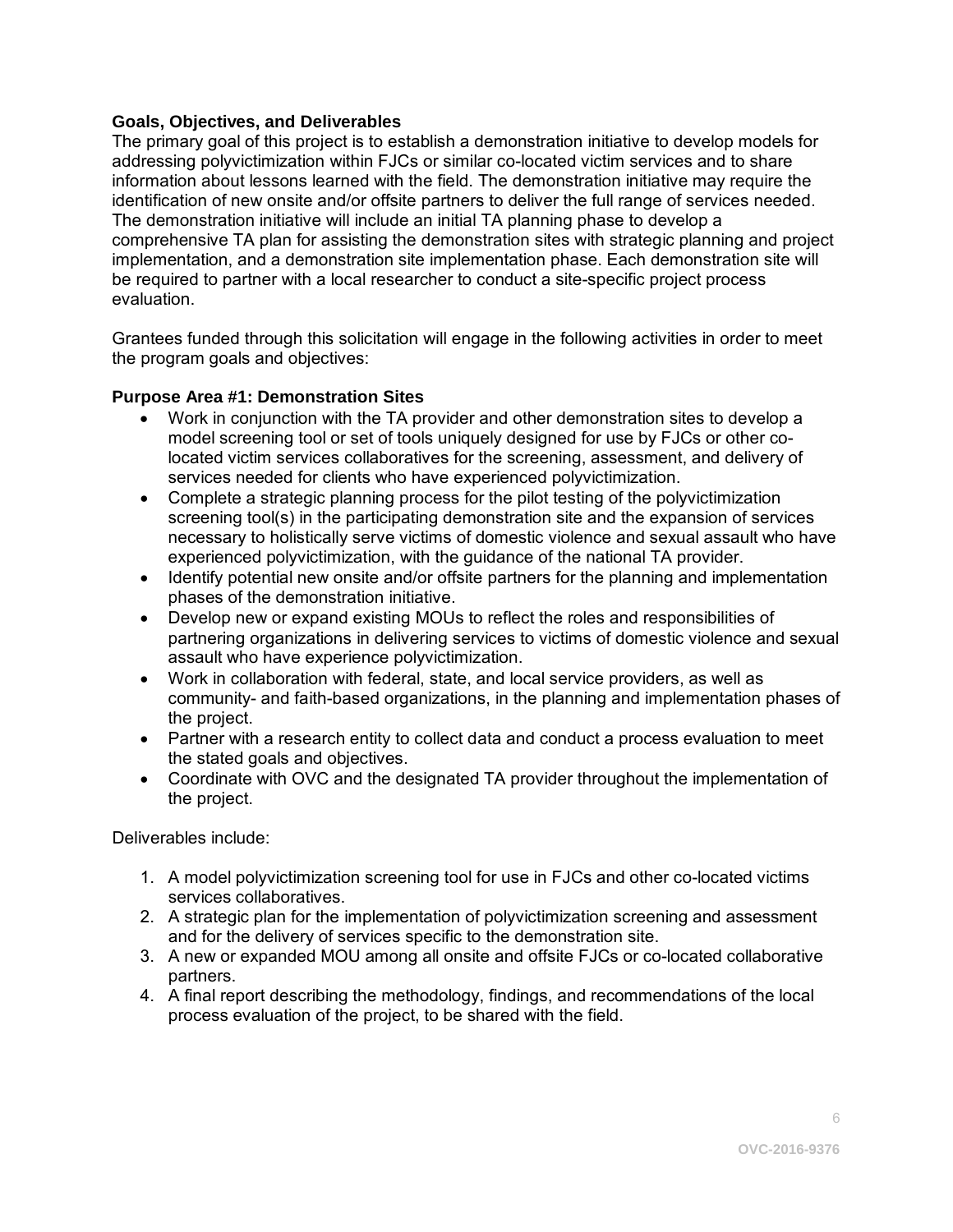#### **Purpose Area #2: Technical Assistance Provider**

- Undertake a comprehensive review of existing screening tools affecting the identification, assessment, and treatment of individuals who have experienced multiple forms of victimization.
- Work in conjunction with the demonstration sites to develop a model screening tool or set of tools uniquely designed for use by FJCs or other co-located victim service collaboratives for the screening, assessment, and delivery of services needed for clients who have experienced polyvictimization.
- Pilot test the use of the newly developed polyvictimization screening and assessment tool(s) in the selected demonstration sites.
- Based on the results of the pilot test, revise the screening tool(s).
- Develop a plan for the comprehensive delivery of TTA to the demonstration sites using a variety of delivery methods.
- Plan and deliver at least one all-sites meeting for each year of the demonstration initiative.
- Provide TTA to the demonstration sites in support of the site-specific strategic planning process.
- Provide customized TTA for the demonstration initiative via phone, email, web-based communication, and in person.
- Share emerging information about the demonstration initiative with the field through webinars, conference workshops, blogs, and other communication methods.
- Develop a final report compiling the lessons learned from the demonstration initiative, including a summary of findings revealed through the local evaluations, to be published by the TA provider for use by the field.
- Develop a model polyvictimization screening and assessment tool or set of tools for FJCs and other co-located services based on the findings of the demonstration sites and to be disseminated to the field.

Deliverables include:

- 1. A report of existing polyvictimization screening tools that assesses for benefits and drawbacks of the use of the tool in a co-located model setting.
- 2. A polyvictimization screening tool or set of tools to be pilot tested in FJCs or other colocated victims service collaboratives.
- 3. A national-scope pilot testing plan for the implementation of the model screening tool(s) within participating sites.
- 4. A final report summarizing the findings and recommendations of all of the local process evaluations of the project and promoting model policies to be shared with the field.
- 5. A model polyvictimization screening tool or set of tools available for dissemination to non-participating FJCs and co-located crime victim service collaboratives across the country.

All of these objectives and activities will be completed in close coordination with OVC's grant monitor and other partners identified by OVC. In addition, the development of deliverables for publication and dissemination to non-participating FJCs or co-located crime victim service collaboratives, including the model polyvictimization screening and assessment tool(s) and the final reports culminating from this demonstration, will be completed in close coordination with OVC's grant monitor, OVC's Communications Team, and other partners identified by OVC. OVC expects that this project will be closely coordinated with other complementary projects to ensure that related products and resources are consistent.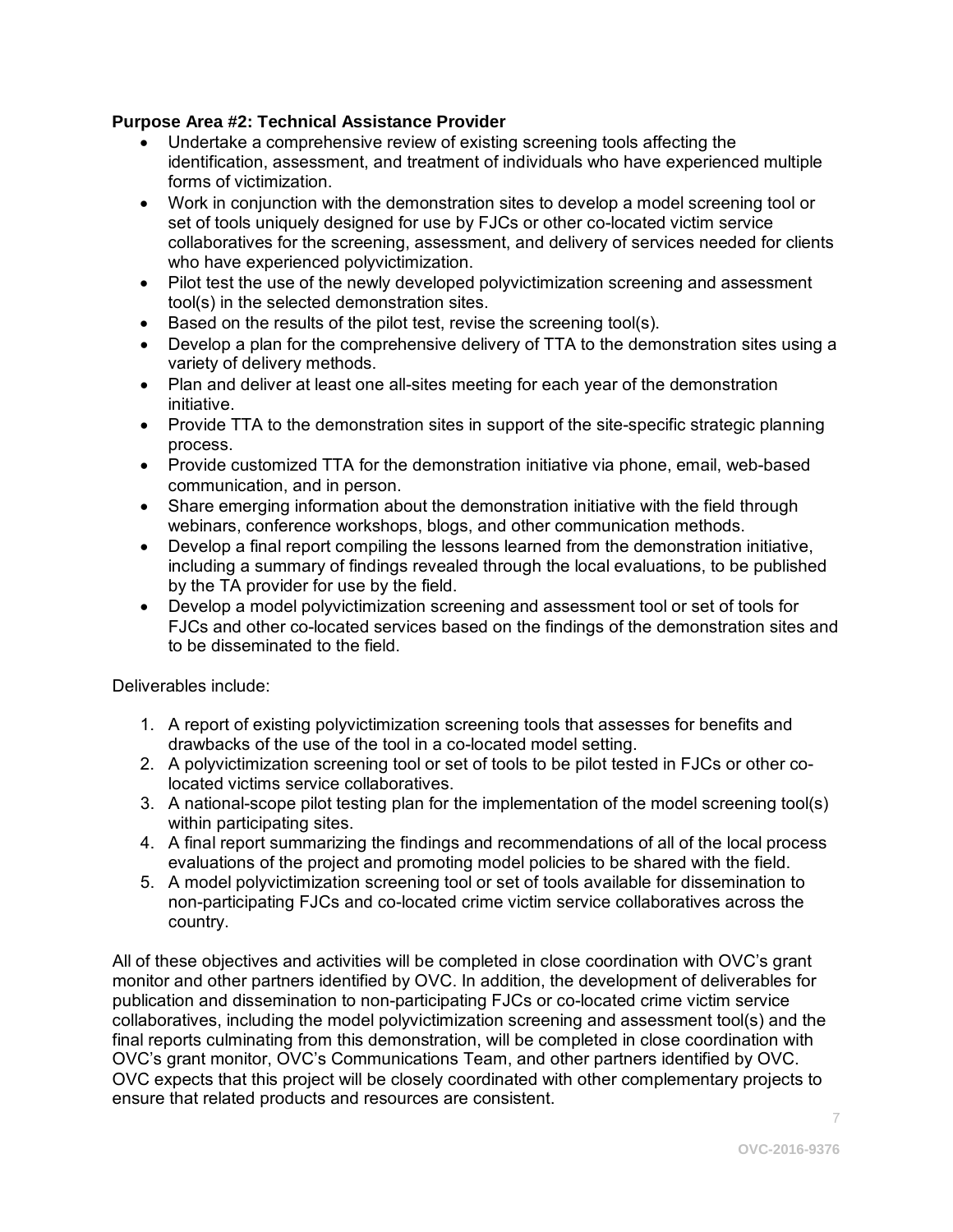The grantee is expected to prepare and submit deliverables that are in compliance with OVC's current Publications Guidelines [\(www.ovc.gov/publications/infores/pubguidelines/welcome.html\)](http://www.ovc.gov/publications/infores/pubguidelines/welcome.html) and consistent with OVC guidance on the format of the model polyvictimization screening/ assessment tool(s) and final reports. A critical task to be completed early in the grant period is the determination of the form in which the grantee-generated materials (including multimedia, if applicable) will be presented and delivered to OVC.

To ensure that this is accomplished effectively and efficiently, the grant monitor, with the assistance of OVC's Communications Team, will provide oversight and guidance throughout the development and submission of all materials to be published. At the outset of the grant, the grantee, grant monitor, and a member of OVC's Communications Team will meet to review the Publications Guidelines as they apply to this project and to develop a schedule for the timely development, review, and final submission of all new materials. This schedule should include at least six benchmarks (e.g., planning, coordination, development, implementation, marketing, evaluation) that the grantee is expected to meet in order to ensure the steady progress of product development throughout the grant period.

OVC will publish and disseminate product deliverables. Any publication or deliverable produced with grant funds must be submitted to OVC 9 months prior to the grant end date to provide adequate time for review by OVC to review the draft product and return it to the successful applicant for any needed modifications. Fifteen percent of the grant award will be withheld until OVC returns the draft product to the grantee after its review and issues a Grant Adjustment Notice to remove the special condition withholding funds to allow the grantee to make needed modifications. Applicants must be prepared to incorporate substantive and editorial changes into the product per discussion with the OVC grant monitor. If the applicant proposes to work with a video production company, OVC approval must be granted before a subcontract or subgrant is awarded.

#### <span id="page-7-0"></span>**Evidence-Based Programs or Practices**

OJP strongly emphasizes the use of data and evidence in policy making and program development in criminal justice, juvenile justice, and crime victim services. OJP is committed to:

- Improving the quantity and quality of evidence OJP generates
- Integrating evidence into program, practice, and policy decisions within OJP and the field
- Improving the translation of evidence into practice

OJP considers programs and practices to be evidence-based when their effectiveness has been demonstrated by causal evidence, generally obtained through one or more outcome evaluations. Causal evidence documents a relationship between an activity or intervention (including technology) and its intended outcome, including measuring the direction and size of a change, and the extent to which a change may be attributed to the activity or intervention. Causal evidence depends on the use of scientific methods to rule out, to the extent possible, alternative explanations for the documented change. The strength of causal evidence, based on the factors described above, will influence the degree to which OJP considers a program or practice to be evidence-based. The [OJP CrimeSolutions.gov](http://www.crimesolutions.gov/) website is one resource that applicants may use to find information about evidence-based programs in criminal justice, juvenile justice, and crime victim services.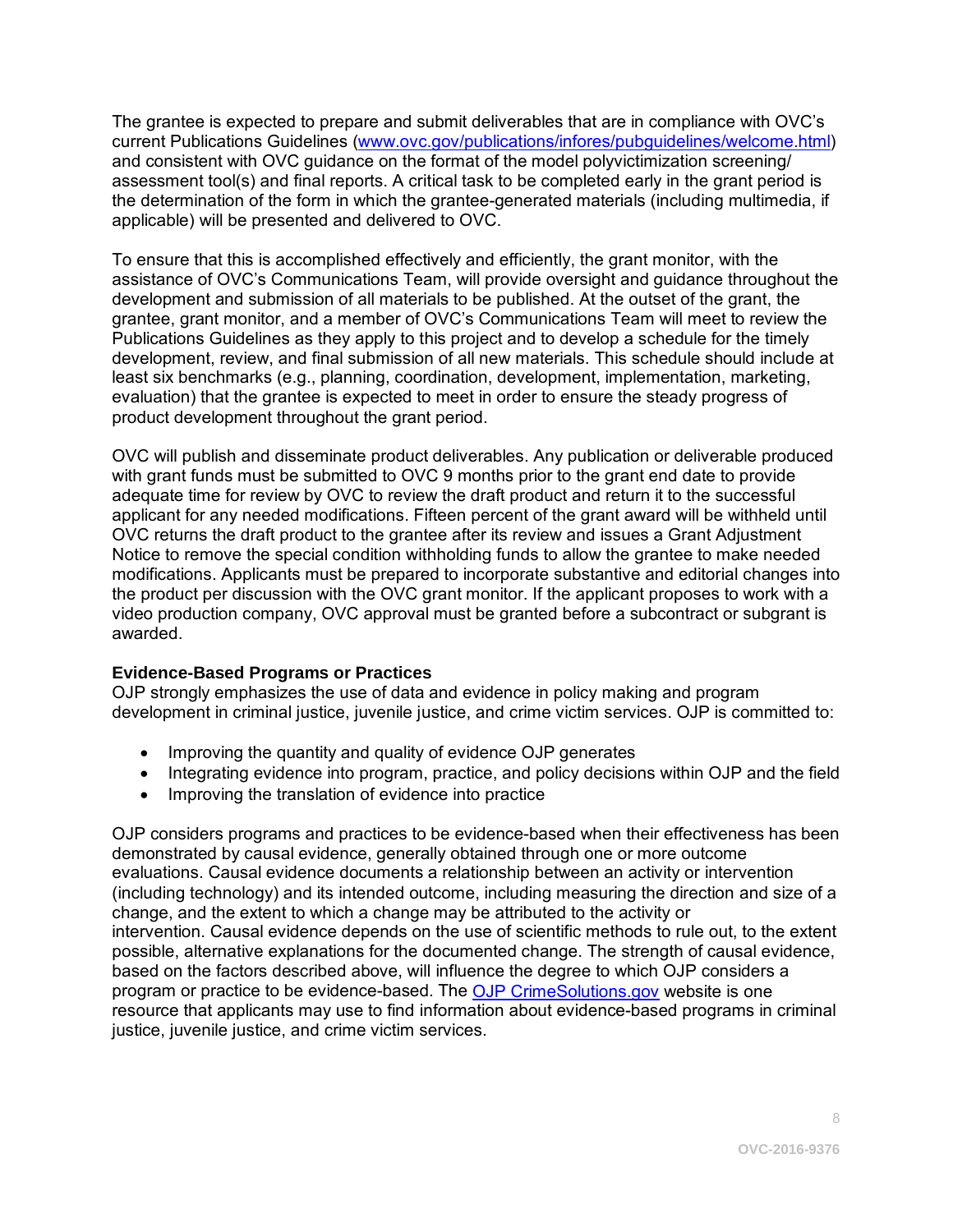## <span id="page-8-0"></span>**B. Federal Award Information**

OVC estimates that it will make up to six awards of up to \$666,666 each (which includes \$500,000 in project planning and implementation and \$166.66 in funds to conduct a local process evaluation of the demonstration initiative project), and one award for up to \$1,000,000, for an estimated total of \$5,000,000, for a 3-year period, beginning on October 1, 2016.

OVC may, in certain cases, provide supplemental funding in future years to awards under this solicitation. Important considerations in decisions regarding supplemental funding include, among other factors, the availability of funding, strategic priorities, assessment of the quality of the management of the award (for example, timeliness and quality of progress reports), and assessment of the progress of the work funded under the award.

All awards are subject to the availability of appropriated funds and to any modifications or additional requirements that may be imposed by law.

#### <span id="page-8-1"></span>**Type of Award[5](#page-8-3)**

OVC expects that it will make any award from this solicitation in the form of a cooperative agreement, which is a particular type of grant used if OVC expects to have ongoing substantial involvement in award activities. Substantial involvement includes direct oversight and involvement with the grantee organization in implementation of the grant, but does not involve day-to-day project management. See Administrative, National Policy, and other Legal Requirements, under Section F. Federal Award Administration Information, for details regarding the federal involvement anticipated under an award from this solicitation

#### <span id="page-8-2"></span>**Financial Management and System of Internal Controls**

Award recipients and subrecipients (including any recipient or subrecipient funded in response to this solicitation that is a pass-through entity<sup>[6](#page-8-4)</sup>) must, as described in the Part 200 Uniform Requirements set out at 2 C.F.R. 200.303:

(a) Establish and maintain effective internal control over the Federal award that provides reasonable assurance that the recipient (and any subrecipient) is managing the Federal award in compliance with Federal statutes, regulations, and the terms and conditions of the Federal award. These internal controls should be in compliance with guidance in "Standards for Internal Control in the Federal Government" issued by the Comptroller General of the United States and the "Internal Control Integrated Framework", issued by the Committee of Sponsoring Organizations of the Treadway Commission (COSO).

(b) Comply with Federal statutes, regulations, and the terms and conditions of the Federal awards.

(c) Evaluate and monitor the recipient's (and any subrecipient's) compliance with statutes, regulations, and the terms and conditions of Federal awards.

<span id="page-8-3"></span> $\overline{\phantom{a}}$ <sup>5</sup> *See generally* 31 U.S.C. §§ 6301-6305 (defines and describes various forms of federal assistance relationships, including grants and cooperative agreements (a type of grant)).

<span id="page-8-4"></span> $6$  For purposes of this solicitation (or program announcement), "pass-through entity" includes any entity eligible to receive funding as a recipient or subrecipient under this solicitation (or program announcement) that, if funded, may make a subaward(s) to a subrecipient(s) to carry out part of the funded program.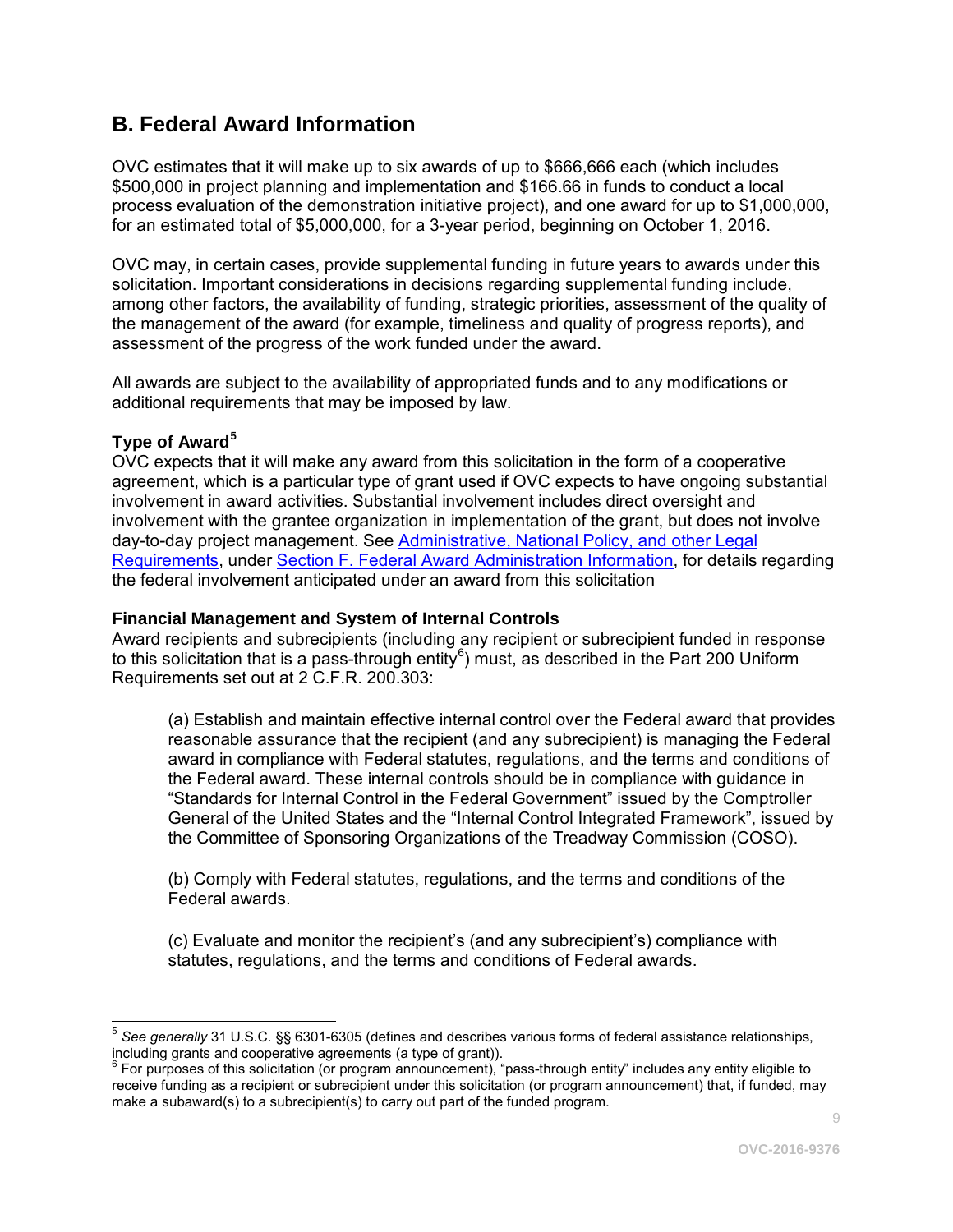(d) Take prompt action when instances of noncompliance are identified including noncompliance identified in audit findings.

(e) Take reasonable measures to safeguard protected personally identifiable information and other information the Federal awarding agency or pass-through entity designates as sensitive or the recipient (or any subrecipient) considers sensitive consistent with applicable Federal, state, local, and tribal laws regarding privacy and obligations of confidentiality.

In order to better understand administrative requirements and cost principles, applicants are encouraged to enroll, at no charge, in the Department of Justice Grants Financial Management Online Training available [here.](http://gfm.webfirst.com/)

#### <span id="page-9-0"></span>**Budget Information**

#### <span id="page-9-1"></span>**Cost Sharing or Matching Requirement**

This solicitation does not require a match. However, if a successful application proposes a voluntary match amount, and OJP approves the budget, the total match amount incorporated into the approved budget becomes mandatory and subject to audit.

#### <span id="page-9-2"></span>**Pre-Agreement Cost (also known as Pre-Award Cost) Approvals**

Pre-agreement costs are costs incurred by the applicant prior to the start date of the period of performance of the grant award.

OJP does not typically approve pre-agreement costs; an applicant must request and obtain the prior written approval of OJP for all such costs. If approved, pre-agreement costs could be paid from grant funds consistent with a grantee's approved budget, and under applicable cost standards. However, all such costs prior to award and prior to approval of the costs are incurred at the sole risk of an applicant. Generally, no applicant should incur project costs *before* submitting an application requesting federal funding for those costs. Should there be extenuating circumstances that appear to be appropriate for OJP's consideration as preagreement costs, the applicant should contact the point of contact listed on the title page of this announcement for details on the requirements for submitting a written request for approval. See the section on Costs Requiring Prior Approval in the [Financial Guide,](http://ojp.gov/financialguide/DOJ/index.htm) for more information.

#### <span id="page-9-3"></span>**Limitation on Use of Award Funds for Employee Compensation; Waiver**

With respect to any award of more than \$250,000 made under this solicitation, recipients may not use federal funds to pay total cash compensation (salary plus cash bonuses) to any employee of the award recipient at a rate that exceeds 110% of the maximum annual salary payable to a member of the Federal Government's Senior Executive Service (SES) at an agency with a Certified SES Performance Appraisal System for that year.<sup>[7](#page-9-4)</sup> The 2016 salary table for SES employees is available at the Office of Personnel Management [website.](http://www.opm.gov/policy-data-oversight/pay-leave/salaries-wages/salary-tables/16Tables/exec/html/ES.aspx) Note: A recipient may compensate an employee at a greater rate, provided the amount in excess of this compensation limitation is paid with non-federal funds. (Any such additional compensation will not be considered matching funds where match requirements apply.) For employees who charge only a portion of their time to an award, the allowable amount to be charged is equal to the percentage of time worked times the maximum salary limitation.

<span id="page-9-4"></span> $\overline{a}$  $^7$  OJP does not apply this limitation on the use of award funds to the nonprofit organizations listed at Appendix VIII to 2 C.F.R. Part 200.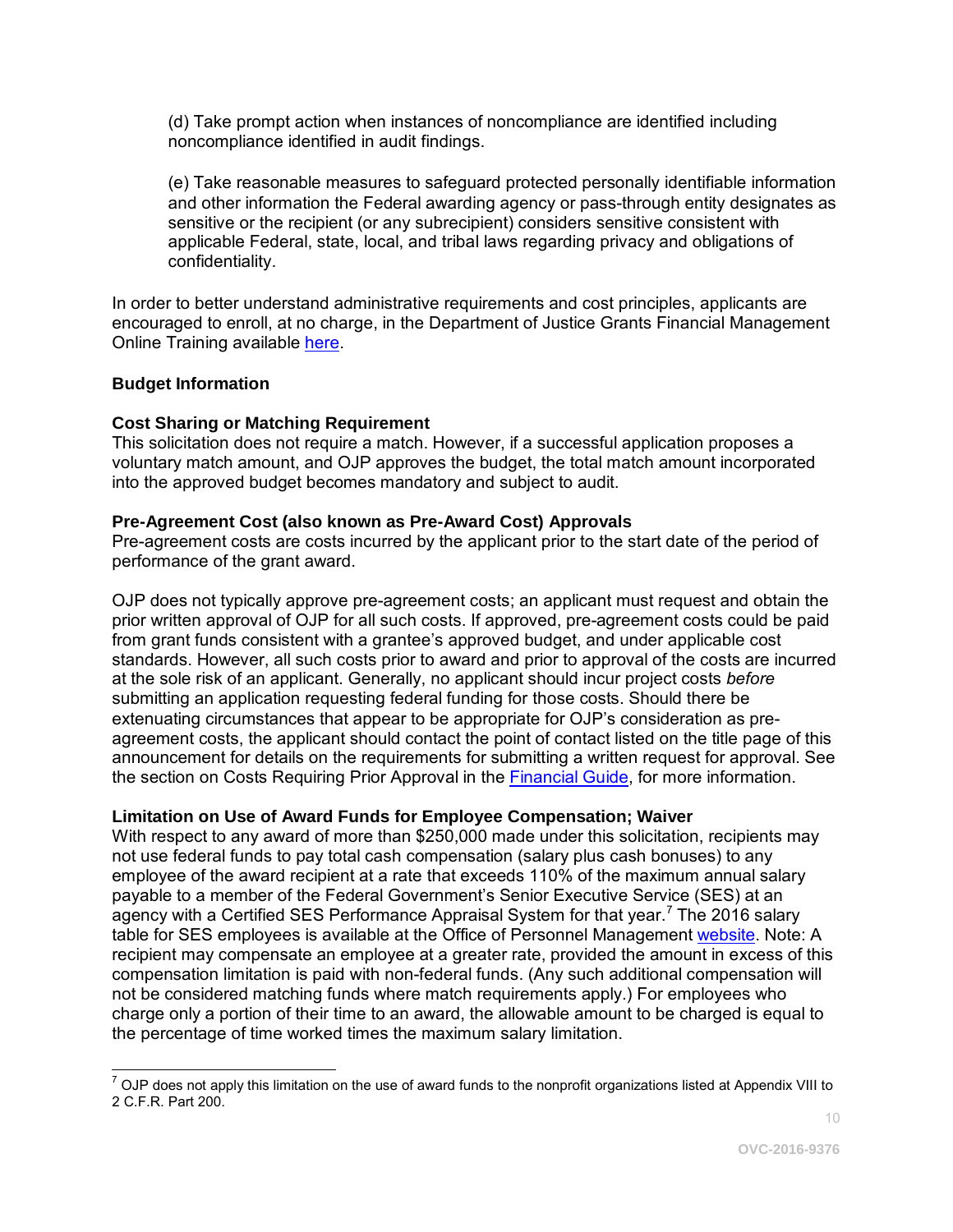The Assistant Attorney General for OJP may exercise discretion to waive, on an individual basis, the limitation on compensation rates allowable under an award. An applicant requesting a waiver should include a detailed justification in the budget narrative of the application. Unless the applicant submits a waiver request and justification with the application, the applicant should anticipate that OJP will request the applicant to adjust and resubmit the budget.

The justification should include the particular qualifications and expertise of the individual, the uniqueness of the service the individual will provide, the individual's specific knowledge of the program or project being undertaken with award funds, and a statement explaining that the individual's salary is commensurate with the regular and customary rate for an individual with his/her qualifications and expertise, and for the work to be done.

#### <span id="page-10-1"></span>**Prior Approval, Planning, and Reporting of Conference/Meeting/Training Costs**

OJP strongly encourages applicants that propose to use award funds for any conference-, meeting-, or training-related activity to review carefully—before submitting an application—the OJP policy and guidance on conference approval, planning, and reporting available at [www.ojp.gov/financialguide/DOJ/PostawardRequirements/chapter3.10a.htm.](http://www.ojp.gov/financialguide/DOJ/PostawardRequirements/chapter3.10a.htm) OJP policy and guidance (1) encourage minimization of conference, meeting, and training costs; (2) require prior written approval (which may affect project timelines) of most conference, meeting, and training costs for cooperative agreement recipients and of some conference, meeting, and training costs for grant recipients; and (3) set cost limits, including a general prohibition of all food and beverage costs.

#### <span id="page-10-2"></span>**Costs Associated with Language Assistance (if applicable)**

If an applicant proposes a program or activity that would deliver services or benefits to individuals, the costs of taking reasonable steps to provide meaningful access to those services or benefits for individuals with limited English proficiency may be allowable. Reasonable steps to provide meaningful access to services or benefits may include interpretation or translation services where appropriate.

For additional information, see the "Civil Rights Compliance" section under "Solicitation Requirements" in the [OJP Funding Resource Center.](http://ojp.gov/funding/index.htm)

## <span id="page-10-0"></span>**C. Eligibility Information**

The demonstration initiative may require the identification of new onsite and/or offsite partners to deliver the full range of services needed. In addition, grantees will be required to partner with a research entity to conduct a process evaluation of the demonstration initiative project.

For additional eligibility information, see the title page.

For additional information on cost sharing or matching requirements, see Section [B. Federal](#page-8-0)  [Award Information.](#page-8-0)

#### <span id="page-10-3"></span>**Limit on Number of Application Submissions**

If an applicant submits multiple versions of the same application, OVC will review only the most recent system-validated version submitted. For more information on system-validated versions, see [How to Apply.](#page-25-0)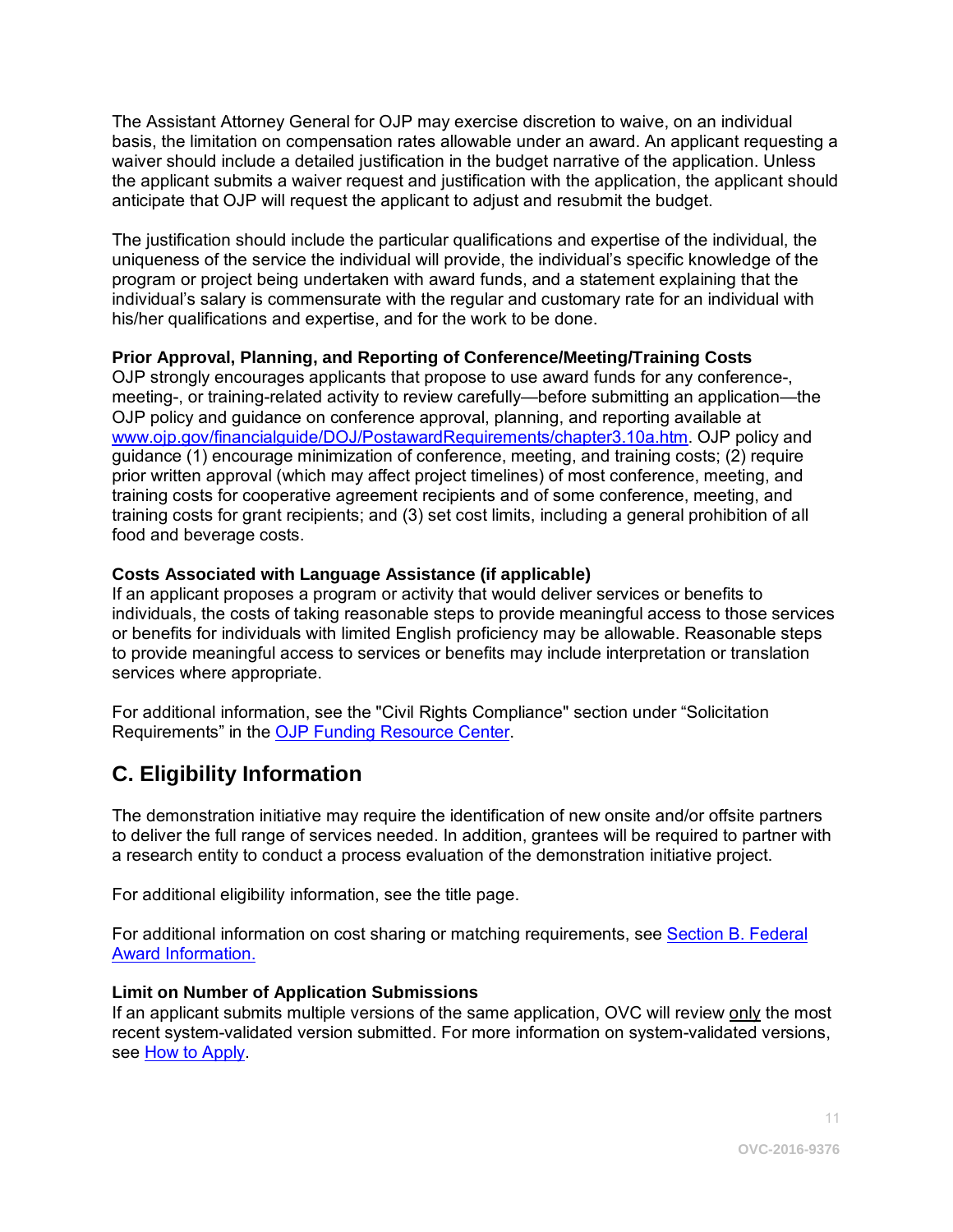## <span id="page-11-0"></span>**D. Application and Submission Information**

#### <span id="page-11-1"></span>**What an Application Should Include**

Applicants should anticipate that if they fail to submit an application that contains all of the specified elements, it may negatively affect the review of their application; and, should a decision be made to make an award, it may result in the inclusion of special conditions that preclude the recipient from accessing or using award funds pending satisfaction of the conditions.

Moreover, applicants should anticipate that applications that are determined to be nonresponsive to the scope of the solicitation, or that do not include the application elements that OVC has designated to be critical, will neither proceed to peer review nor receive further consideration. Under this solicitation, OVC has designated the following application elements as critical: Program Narrative, Applicant Questionnaire, Budget Detail Worksheet, Budget Narrative, and MOUs or Letters of Intent.

Applicants may combine the Budget Narrative and the Budget Detail Worksheet in one document. However, if an applicant submits only one budget document, it must contain **both** narrative and detail information. Please review the "Note on File Names and File Types" under [How to Apply](#page-25-0) to be sure applications are submitted in permitted formats.

*OJP strongly recommends that applicants use appropriately descriptive file names (e.g*.*, "Applicant Questionnaire," "Budget Detail Worksheet and Budget Narrative," "Timelines," "Memoranda of Understanding," "Resumes") for all attachments. Also, OJP recommends that applicants include resumes in a single file.*

#### **1. Information to Complete the Application for Federal Assistance (SF-424)**

The SF-424 is a required standard form used as a cover sheet for submission of preapplications, applications, and related information. Grants.gov and the OJP Grants Management System (GMS) take information from the applicant's profile to populate the fields on this form. When selecting "type of applicant," if the applicant is a for-profit entity, select "For-Profit Organization" or "Small Business" (as applicable).

**Intergovernmental Review:** This funding opportunity (program) **is not** subject to [Executive](http://www.archives.gov/federal-register/codification/executive-order/12372.html)  [Order 12372.](http://www.archives.gov/federal-register/codification/executive-order/12372.html) (In completing the SF-424, applicants are to make the appropriate selection in response to question 19 to indicate that the "Program is not covered by E.O. 12372.")

#### **2. Project Abstract**

Applications should include a high-quality project abstract that summarizes the proposed project in 400 words or less. Project abstracts should be—

- Written for a general public audience.
- Submitted as a separate attachment, with "Project Abstract" as part of its file name.
- Single-spaced, using a standard 12-point font (Times New Roman) with 1-inch margins.

As a separate attachment, the project abstract will **not** count against the page limit for the program narrative.

All project abstracts should follow the detailed template available at [ojp.gov/funding/Apply/Resources/ProjectAbstractTemplate.pdf.](http://ojp.gov/funding/Apply/Resources/ProjectAbstractTemplate.pdf)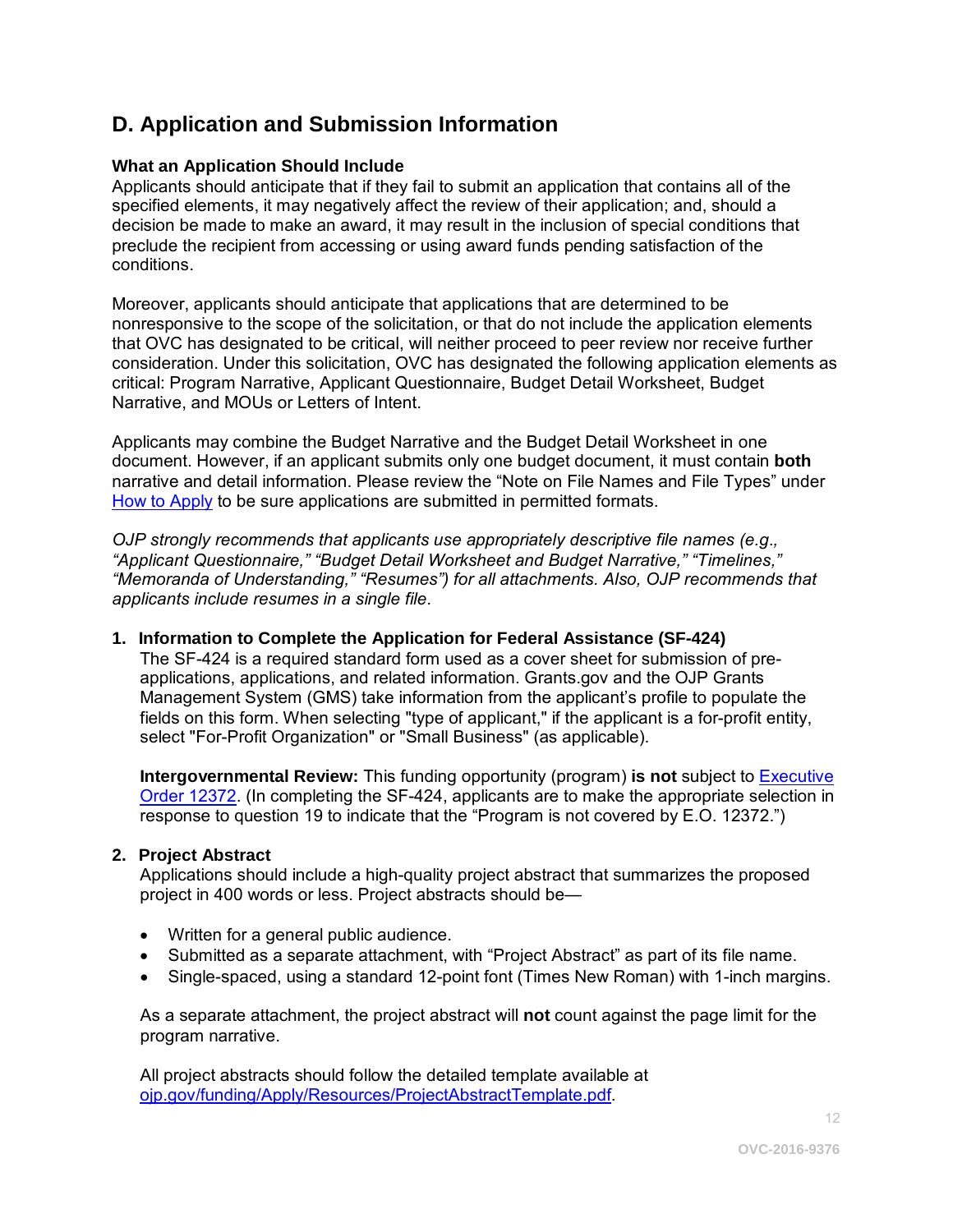**Permission to Share Project Abstract with the Public:** It is unlikely that OVC will be able to fund all applications submitted under this solicitation, but it may have the opportunity to share information with the public regarding unfunded applications, for example, through a listing on a web page available to the public. The intent of this public posting would be to allow other possible funders to become aware of such proposals.

In the project abstract template, applicants are asked to indicate whether they give OJP permission to share their project abstract (including contact information) with the public. Granting (or failing to grant) this permission will not affect OJP's funding decisions, and, if the application is not funded, granting permission will not guarantee that abstract information will be shared, nor will it guarantee funding from any other source.

**Note:** OJP may choose not to list a project that otherwise would have been included in a listing of unfunded applications, should the abstract fail to meet the format and content requirements noted above and outlined in the project abstract template.

#### **3. Applicant Questionnaire**

Responses to the Application Questionnaire must not exceed 25 pages in length, doublespaced (i.e., 25 pages for the entire response, not 25 pages per question). If the program narrative fails to comply with these length-related restrictions, OVC may consider such noncompliance in peer review and in final award decisions.

The following sections should be included as part of the responses to the applicant questionnaire:

#### **Purpose Area 1: Demonstration Sites**

#### **a. Statement of the Problem**

- What is your understanding of polyvictimization and why it is important to offer services that address a victim's lifetime experiences?
- Why does your FJC or local co-located service collaborative want to participate in this demonstration initiative?
- How would participation in this demonstration initiative address existing gaps in services or expressed needs of polyvictims accessing services, as identified through surveys or focus groups with victims, survivors, and practitioners, or through local statistics gathered by partner agencies and organizations?
- Describe policies and practices currently in place in your FJC or local co-located service collaborative that relate to services and addressing the needs of victims of multiple crimes.

#### **b. Project Design and Implementation Plan**

- Describe the project strategy and discuss how the strategy will address the stated goals and objectives of this demonstration initiative. Identify the lead agency and main point of contact within the lead agency to coordinate this effort.
- How will the demonstration project link and leverage resources from current partners? Describe the project phases, tasks, activities, staff responsibilities, interim deliverables, and final products.
- Include a time-task plan that delineates organizational responsibility for the activities to be completed and a schedule for the completion of activities and the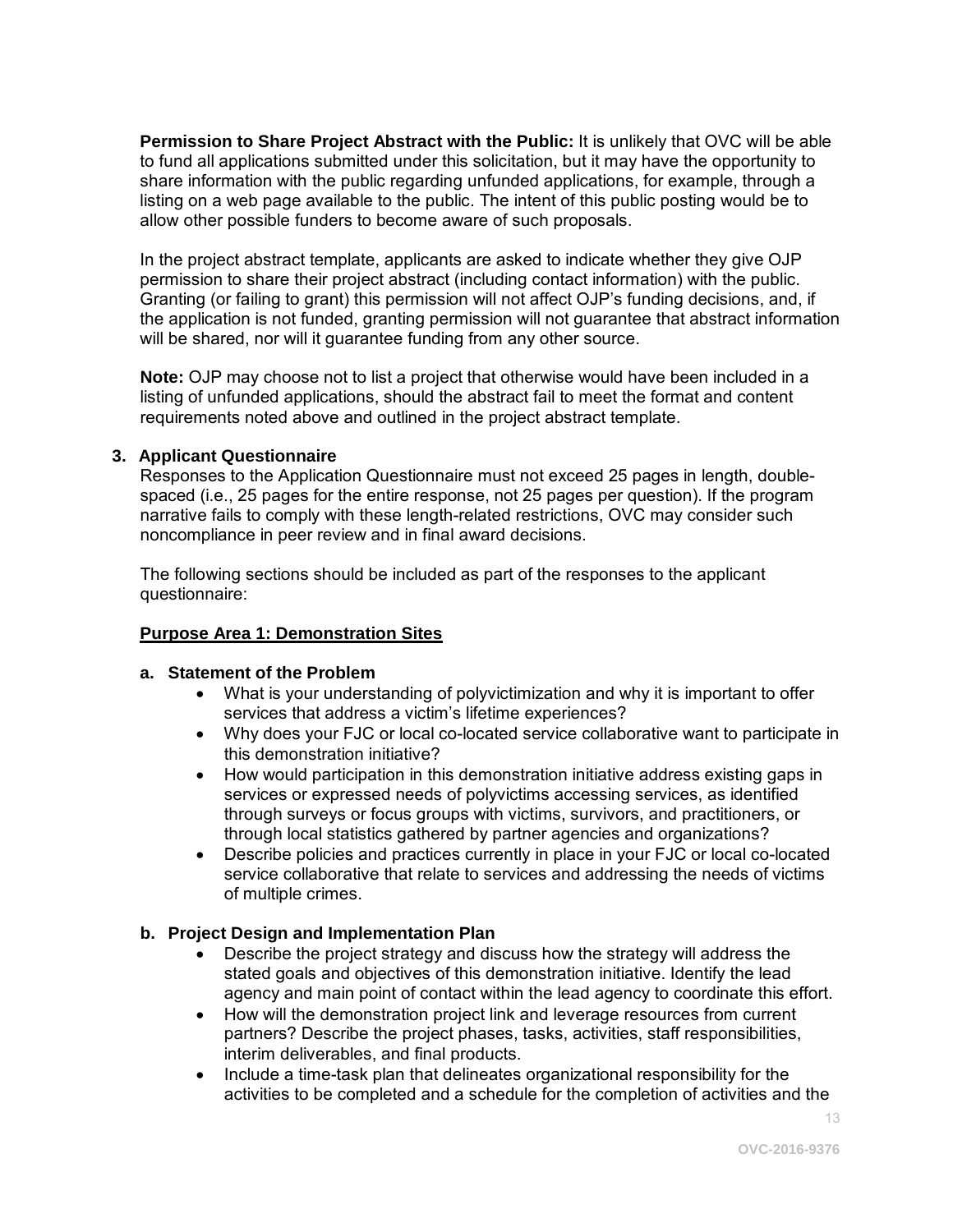submission of finished projects. Applicants should make certain that all project activities occur within the proposed project period.

- Are any of the current partners screening for polyvictimization? If so, which partner organizations, and what tools are being utilized?
- How will your FJC or local co-located services collaborative incorporate this initiative into the overall strategic plan for the FJC or collaborative?
- Describe to what extent your current strategic plan envisions future growth in facility space and/or partnerships.
- Who are the potential new project partners that will participate in this demonstration initiative?

#### **c. Capabilities and Competencies**

The lead applicant must demonstrate it has the expertise and organizational capacity to successfully undertake an initiative that involves significant collaboration with other agencies supporting the effort.

- Provide a description of your FJC or local co-located service collaborative, including the length of time that co-located services have been offered, the number of onsite and/or offsite partners, the types of services offered, and the average number of victims served each year.
- What is the current capacity to address the issue of polyvictimization within your FJC or local co-located services facility? Are any of the current partners screening for polyvictimization? If so, which partner organizations and what tools are being utilized?
- Have there been any planning meetings, focus groups, or other discussions among collaborating partners about the need to address polyvictimization within the population of victims served? If so, please explain.
- Describe any challenges that may have been identified through the development of this application or in prior planning phases around meeting the needs of polyvictims within the existing FJC or local co-located services structure. Describe the strengths and weaknesses of your organization. Identify the challenges (e.g., resources, policy and system barriers, training gaps, facility space, partner buy-in).
- Identify any staffing, resource, and/or capacity needs that your organization would need to lead this project.
- List personnel, in addition to the identified coordinator, responsible for managing and implementing the major stages of the projects, and a description of the unique qualifications that enable them to fulfill their responsibilities. (Please submit resumes for identified key project staff as an attachment to the application.)
- Who are the potential new project partners resulting from participation in this demonstration initiative?

#### **d. Plan for Collecting the Data Required for this Solicitation's Performance Measures (All Applicants Must Address)** (see page 15)

#### **Purpose Area 2: Technical Assistance Provider**

#### **a. Statement of the Problem**

• What is polyvictimization and why it is important to offer services that address a victim's lifetime experiences?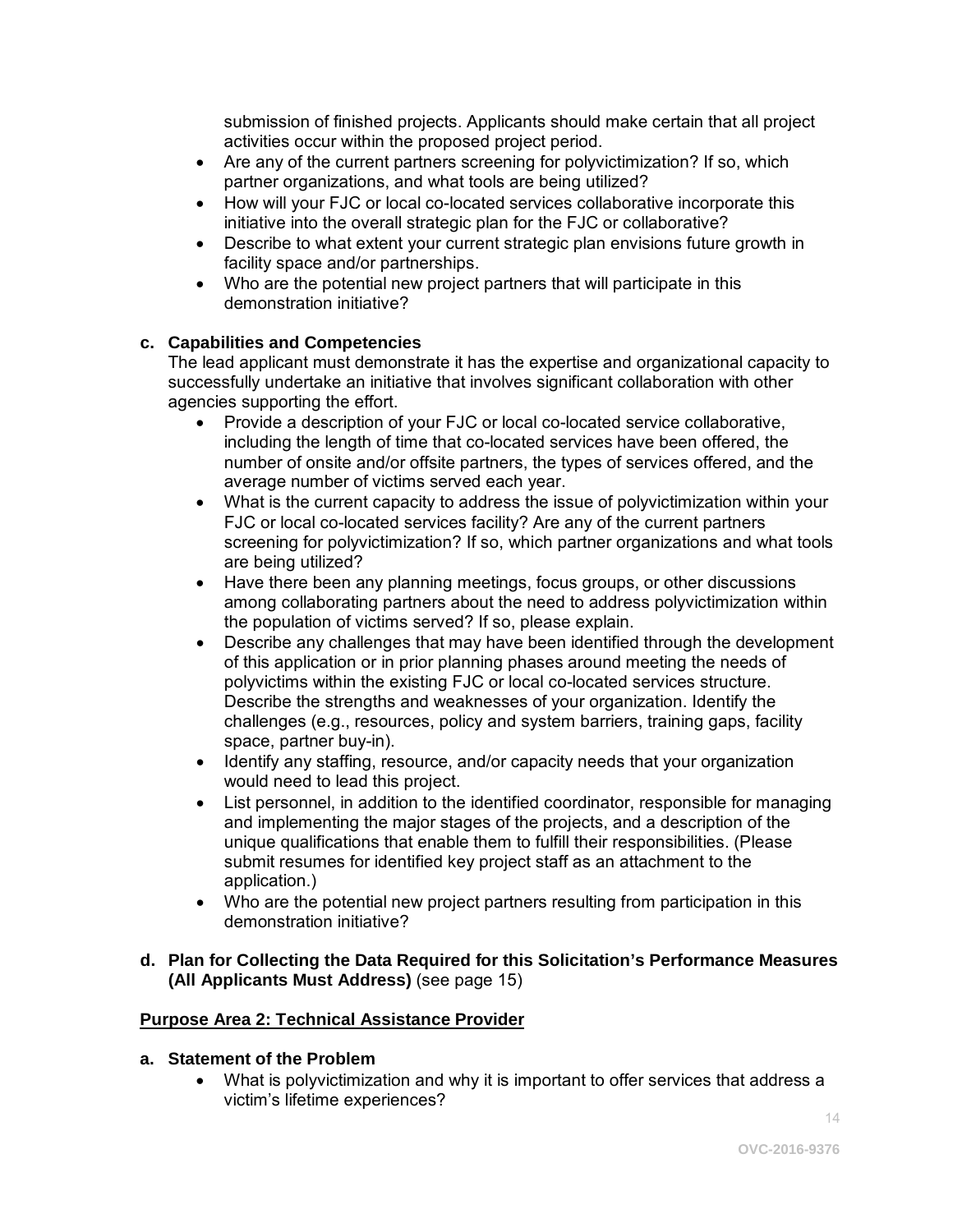- What are some of the benefits that FJCs and local co-located victim service collaboratives have over other victim service delivery models in developing and offering polyvictimization services and screening?
- What are the unique considerations, issues, or challenges that FJCs or local colocated victim service collaboratives may face in creating or implementing polyvictimization-focused services and how will this be addressed through TTA?
- How would participation in this demonstration initiative address existing gaps in services or expressed needs of polyvictims accessing services, as identified through surveys or focus groups with victims, survivors, and practitioners, or through local statistics gathered by the FJC or co-located partner agencies and organizations?
- Describe policies and practices currently in place in your FJC or local co-located services collaborative that are related to providing services and addressing the needs of victims of multiple crimes.

#### **b. Project Design and Implementation Plan**

- What is your organization's strategy for providing comprehensive TTA for the selected demonstration sites? Please include a detailed description of the TTA activities to be undertaken to accomplish the goals and objectives of the initiative. This may include, but is not limited to, TA on strategic planning; in-person, emailbased, or onsite TTA; peer-to-peer exchanges; and resource development. Please include the main point of contact within the lead agency who will coordinate this effort.
- Who are the individuals who will implement the project (including staff, consultants, and partnering organizations, if applicable)?
- Please include a time-task plan that delineates organizational responsibility for the activities to be completed and a schedule for the completion of activities and the submission of finished projects. Applicants should make certain that all project activities occur within the proposed project period.

#### **c. Capabilities and Competencies**

The applicant must demonstrate it has the expertise and organizational capacity to successfully undertake an initiative that involves significant collaboration with other agencies supporting the effort.

- What is the mission of the applicant organization?
- What are the current or past experiences of the applicant organization in providing TTA for FJCs, other co-located victims service collaboratives, and/or multidisciplinary audiences?
- What is the capacity of the applicant organization to undertake the project, including the anticipated number of staff, consultants, and project partners that will be devoted to the project?
- What are the qualifications and experience of the proposed staff and consultants dedicated to the project?
- **d. Plan for Collecting the Data Required for this Solicitation's Performance Measures (All Applicants Must Address)**

To demonstrate program progress and success, as well as, to assist the Department with fulfilling its responsibilities under the Government Performance and Results Act of 1993 (GPRA), Public Law 103-62, and the GPRA Modernization Act of 2010, Public Law 111–352, applicants that receive funding under this solicitation must provide data that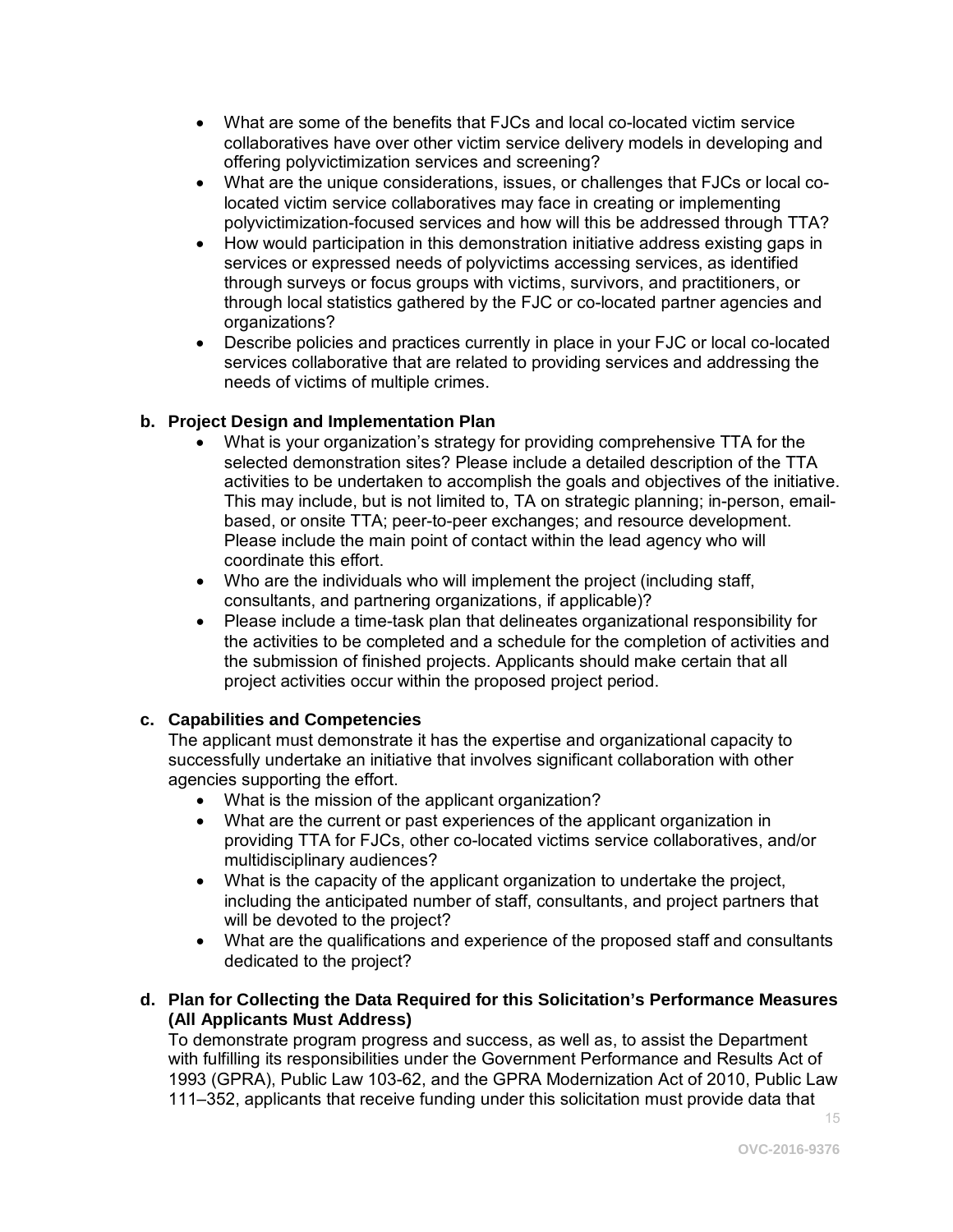measure the results of their work done under this solicitation. OJP will require any award recipient, post award, to provide the data requested in the "Data Grantee Provides" column so that OJP can calculate values for the "Performance Measures" column. Performance measures for this solicitation are as follows:

#### **Purpose Area 1:**

| <b>Objective</b>                                                                                                                         | <b>Performance</b><br><b>Measure</b>                                                      | <b>Description/Intent</b>                                                                                                                                                                                                                                                                                                                                                                                                                                                                                                                                                                   |          | <b>Data Grantee</b><br><b>Provided</b>                                                                                   |
|------------------------------------------------------------------------------------------------------------------------------------------|-------------------------------------------------------------------------------------------|---------------------------------------------------------------------------------------------------------------------------------------------------------------------------------------------------------------------------------------------------------------------------------------------------------------------------------------------------------------------------------------------------------------------------------------------------------------------------------------------------------------------------------------------------------------------------------------------|----------|--------------------------------------------------------------------------------------------------------------------------|
| Support the<br>development<br>of national<br>scope TTA,<br>demonstration<br>projects,<br>multimedia<br>publications,<br>and initiatives. | Number of<br>partnerships<br>formed.                                                      | Number of new formalized<br>collaboration agreements<br>developed during the reporting<br>period. They must be signed by<br>heads of organizations with<br>authority to commit resources<br>such as time, dollars, staff, and<br>facilities. Examples can be<br>Memoranda of Understanding<br>(MOU), tribal resolutions, or<br>formalized collaboration<br>agreements. The preferred data<br>source is program records.<br>Letters of support lend<br>organizational support but do not<br>commit resources. The intent is to<br>measure the extent of progress<br>towards Vision 21 goals. | a.<br>b. | Number of new<br>formalized<br>collaboration<br>agreements<br>developed.<br>Number of new<br>letters of support.         |
| Collaborate<br>with other<br>agencies<br>(government<br>and non-<br>profits).                                                            | Number of<br>planning<br>activities<br>conducted.                                         | Number of planning activities<br>undertaken during the reporting<br>period. Planning activities include<br>creation of task forces or inter-<br>agency committees/advisory<br>groups, meetings held, needs<br>assessments undertaken, etc. the<br>preferred data source is program<br>records. The intent is to measure<br>progress toward the goals of<br>Vision 21.                                                                                                                                                                                                                       | a.       | Number of<br>planning activities<br>undertaken.                                                                          |
|                                                                                                                                          | Number of<br>agency<br>policies or<br>procedures<br>created,<br>amended, or<br>rescinded. | Number of cross-program or<br>-agency policies or procedures<br>created, amended, or rescinded<br>during the reporting period. A<br>policy is a plan or specific course<br>of action that guides the general<br>goals and directives of programs<br>and/or agencies. A procedure is<br>the established or correct method<br>of doing something. Include<br>policies and procedures that are                                                                                                                                                                                                 | a.       | Number of<br>agency policies or<br>procedures<br>created,<br>amended, or<br>rescinded during<br>the reporting<br>period. |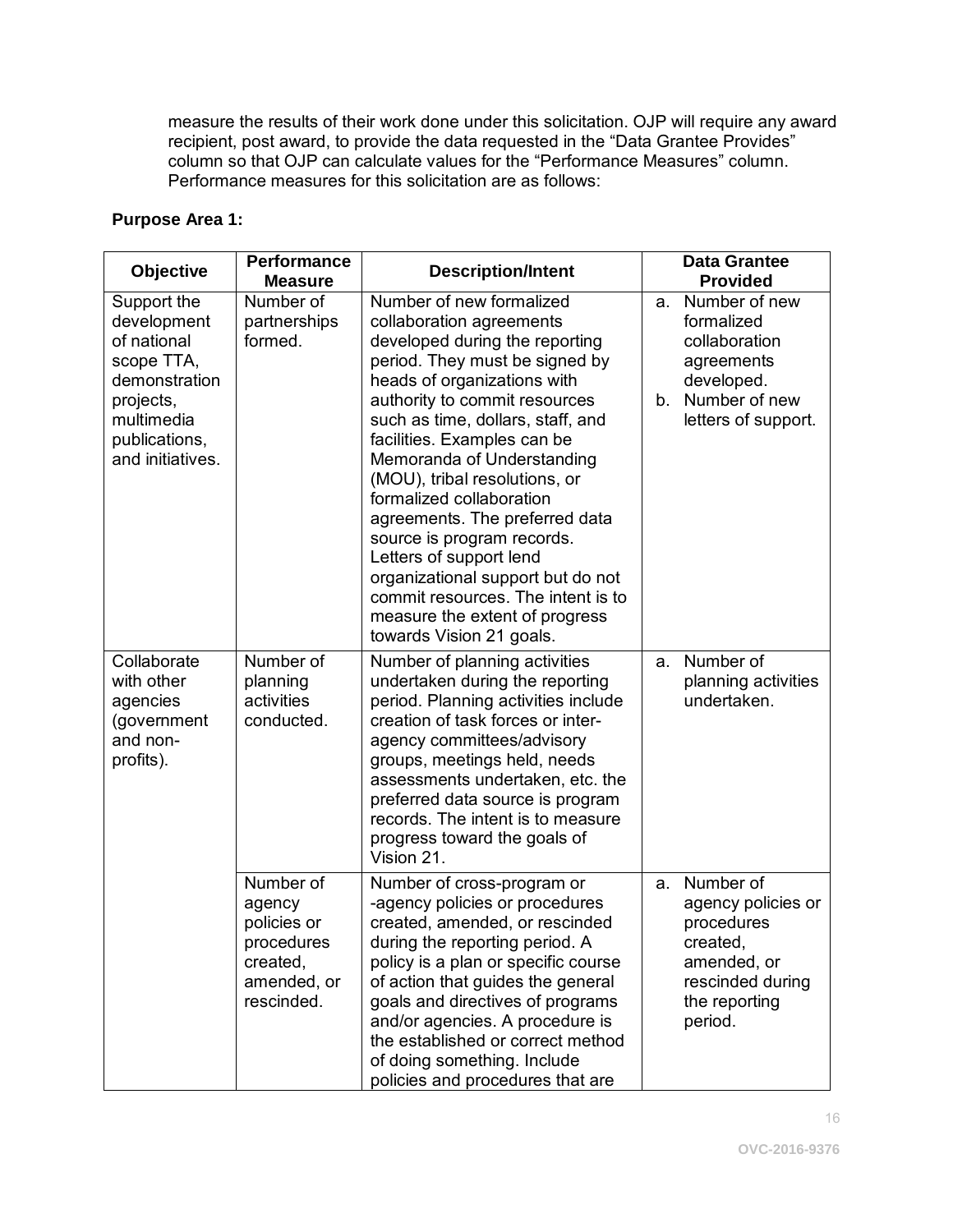|                                                                          | is to measure progress.                                                                                                                                           | relevant to the topic area of the<br>program or that affect program<br>operations. The preferred data<br>sources are program records,<br>minutes, or summaries. The intent                                                                                                                 |                                                                                                                                                                                                                                                                                |
|--------------------------------------------------------------------------|-------------------------------------------------------------------------------------------------------------------------------------------------------------------|--------------------------------------------------------------------------------------------------------------------------------------------------------------------------------------------------------------------------------------------------------------------------------------------|--------------------------------------------------------------------------------------------------------------------------------------------------------------------------------------------------------------------------------------------------------------------------------|
| Number of<br>groups/<br>agencies<br>in multi-<br>linkages<br>initiative. | organizations/<br>may be an association,<br>participating<br>government, non-profit,<br>jurisdictional<br>state, regional, or local<br>result of the V21 funding. | Multijurisdictional linkages are<br>collaborations between agencies<br>for a common goal. The group<br>consortium, agency, neighborhood<br>association, religious group, or<br>single organization. Types are<br>b.<br>partnerships. Intent is to measure<br>increase in partnerships as a | Number of<br>a.<br>groups/<br>organizations/<br>agencies<br>participating in<br>the quarter prior<br>to Vision 21<br>funding.<br>Number of<br>groups/<br>organizations/<br>agencies that<br>participate as a<br>result of Vision 21<br>funding during the<br>reporting period. |
| Percent of<br>implement<br>evidence-<br>based<br>practices.              | agencies that<br>effective. See OJP's<br>programs or<br>www.crimesolutions.gov.<br>services.                                                                      | Evidence-based programs or<br>a.<br>practices are best practice models<br>that include program models that<br>have shown through rigorous<br>b.<br>evaluation and replication to be<br>Services may include direct                                                                         | Number of<br>agencies involved<br>in the partnership.<br>Number that utilize<br>an evidence-<br>based program or<br>practice in the<br>delivery of<br>services.                                                                                                                |
| Number of                                                                | victims served<br>through this<br>partnership.                                                                                                                    | а.<br>b.                                                                                                                                                                                                                                                                                   | Number of victims<br>served during the<br>reporting period.<br>Number of victims<br>served in the<br>quarter prior to<br>the start of the<br>grant.                                                                                                                            |

### **Purpose Area 2:**

| <b>Objective</b> | <b>Performance</b><br><b>Measure</b> | <b>Description/Intent</b>           | <b>Data Grantee</b><br><b>Provides</b> |
|------------------|--------------------------------------|-------------------------------------|----------------------------------------|
| Through TTA      | Percentage of                        | The intent is to measure the extent | a. Number of                           |
| resources,       | TA recipients                        | to which TA impacts policies and    | recipients                             |
| develop          | who will                             | program changes. These changes      | reporting that                         |
| models for       | implement                            | translate to reaching and serving   | policy or program                      |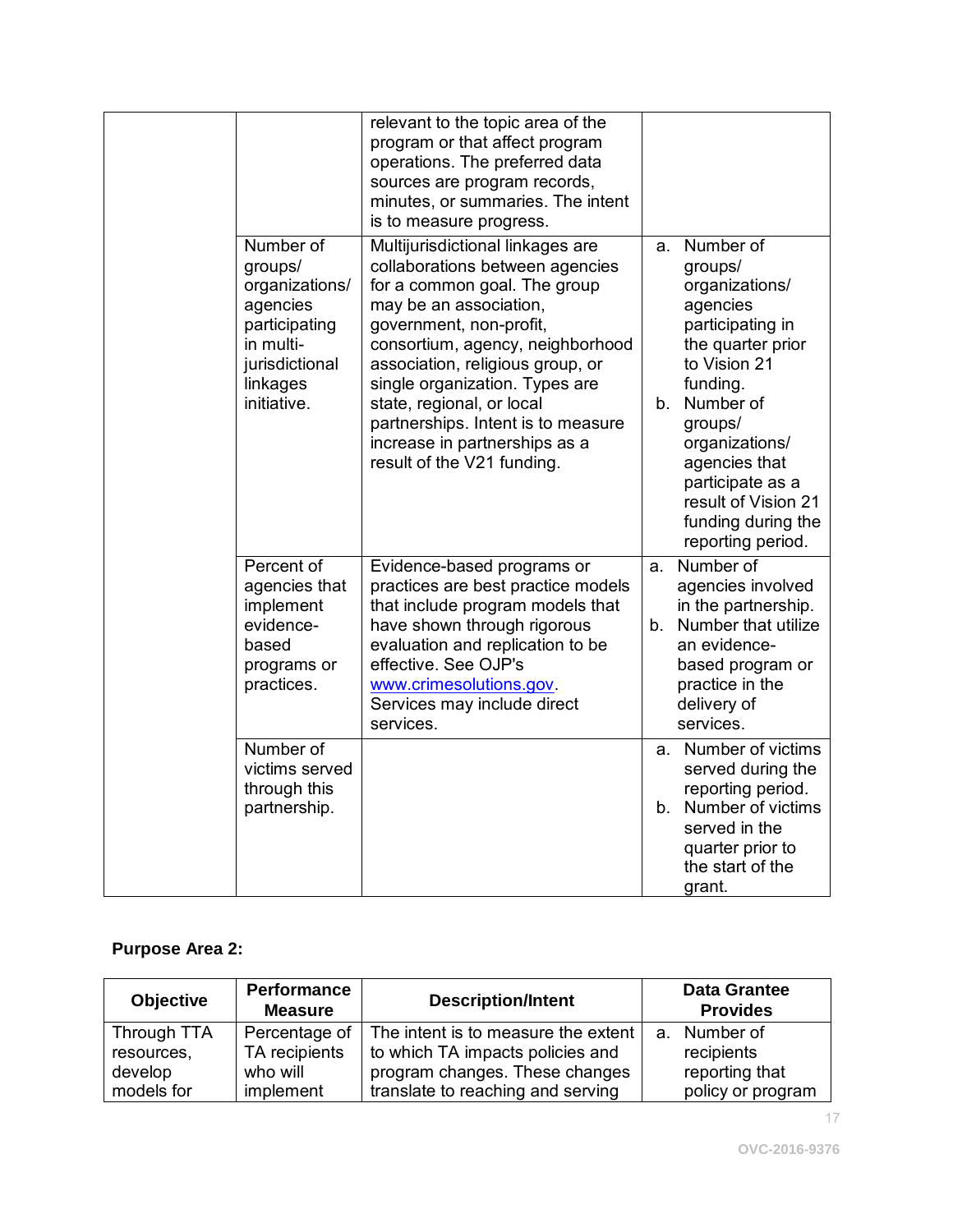| coordinated<br>responses to<br>effectively<br>identify,<br>assess, and<br>respond to<br>poly-<br>victimization<br>among victims<br>and their<br>children<br>accessing<br>FJCs or other<br>co-located<br>services. | policy and<br>program<br>changes as a<br>result.                                | more victims of crime, addressing<br>gaps in the field, and enhancing<br>and transforming services for<br>victims of crime.                                                                                                                                                                                                                                                                              | b.       | changes will be<br>implemented<br>based on TTA.<br>Number of<br>recipients who<br>received TA.                                                                                                                            |
|-------------------------------------------------------------------------------------------------------------------------------------------------------------------------------------------------------------------|---------------------------------------------------------------------------------|----------------------------------------------------------------------------------------------------------------------------------------------------------------------------------------------------------------------------------------------------------------------------------------------------------------------------------------------------------------------------------------------------------|----------|---------------------------------------------------------------------------------------------------------------------------------------------------------------------------------------------------------------------------|
|                                                                                                                                                                                                                   | Number of TA<br>requests<br>completed.                                          | Number of requests for TA<br>received during the reporting<br>period. The intent is to measure<br>the progress of awards that have<br>this activity. Completion of a TA<br>request is one for which<br>documentation can be made to<br>demonstrate that the requestor's<br>needs have been met/satisfied. TA<br>services may be delivered in-<br>person; via email, telephone,<br>mobile platforms; etc. | a.<br>b. | Number of TA<br>requests received<br>during the<br>reporting period.<br>Number of TA<br>requests<br>completed during<br>the reporting<br>period.                                                                          |
|                                                                                                                                                                                                                   | Number of TA<br>program<br>materials<br>developed.                              | The intent is to measure<br>completion progress for program<br>materials funded to implement<br>Vision 21 goals and objectives.<br><b>BASELINE</b> questions are<br>answered once, but can be edited<br>if necessary.                                                                                                                                                                                    | a.<br>b. | <b>BASELINE</b><br><b>QUESTION:</b><br>Number of<br>materials planned<br>for development<br>during the entire<br>grant period.<br>Number of<br>materials<br>developed and<br>completed during<br>the reporting<br>period. |
|                                                                                                                                                                                                                   | Number of TA<br>recipients<br>satisfied with<br>the<br>information<br>provided. | The intent is to measure the extent<br>to which providers of TA services<br>are able to meet the needs of<br>victims and/or professionals as a<br>result of the Vision 21 funding.                                                                                                                                                                                                                       | a.<br>b. | Number of TA<br>recipients who<br>completed a<br>satisfaction<br>survey during the<br>reporting period.<br>Number of<br>recipients who<br>reported<br>satisfaction with<br>the TA during the<br>reporting period.         |

OVC does not require applicants to submit performance measures data with their application. Performance measures are included as an alert that OVC will require successful applicants to submit specific data as part of their reporting requirements. For the application, applicants should indicate an understanding of these requirements and discuss how they will gather the required data, should they receive funding.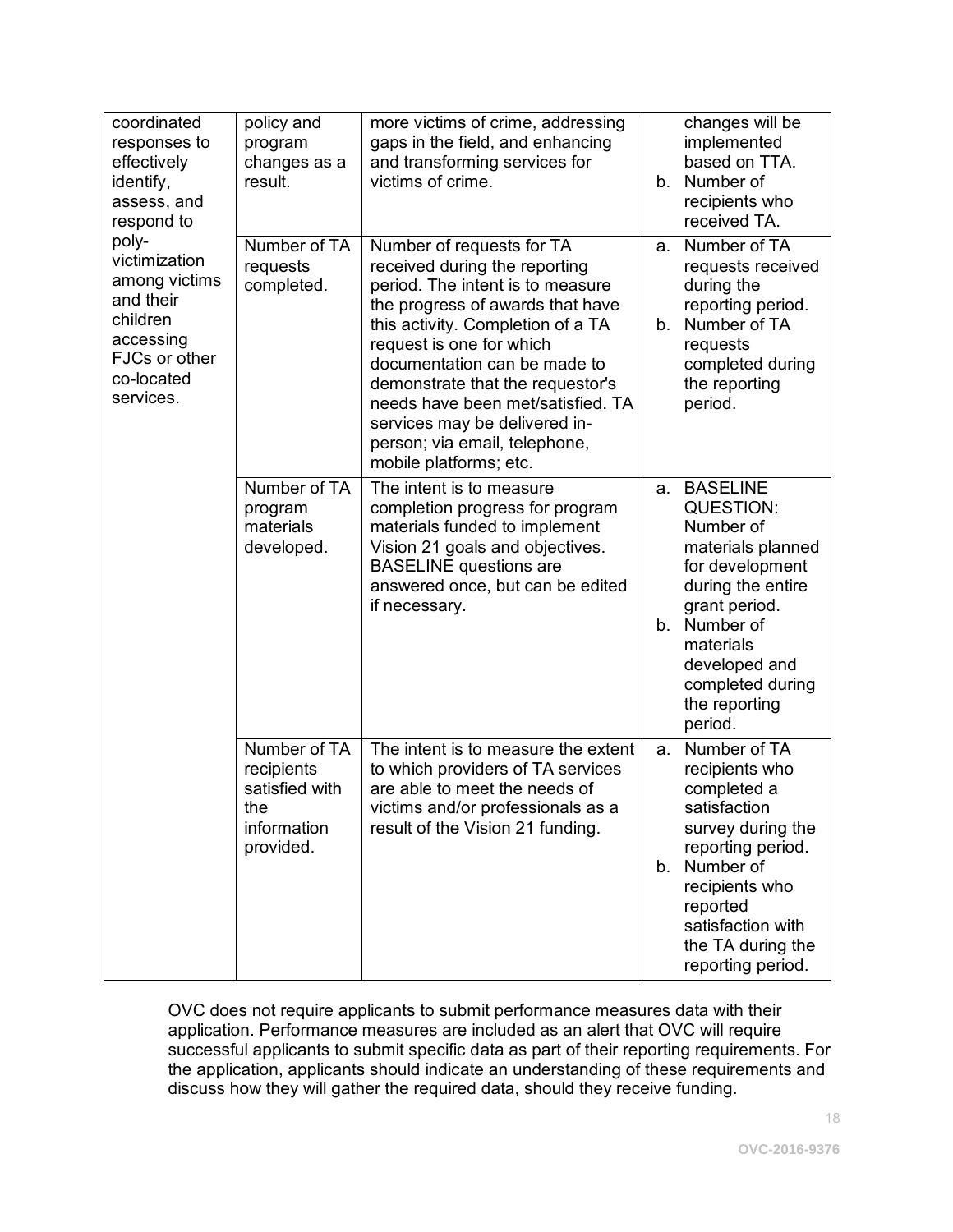#### **Note on Project Evaluations**

Applicants that propose to use funds awarded through this solicitation to conduct project evaluations should be aware that certain project evaluations (such as systematic investigations designed to develop or contribute to generalizable knowledge) may constitute "research" for purposes of applicable DOJ human subjects protection regulations. However, project evaluations that are intended only to generate internal improvements to a program or service, or are conducted only to meet OJP's performance measure data reporting requirements likely do not constitute "research." Applicants should provide sufficient information for OJP to determine whether the particular project they propose would either intentionally or unintentionally collect and/or use information in such a way that it meets the DOJ regulatory definition of research.

Research, for the purposes of human subjects protections for OJP-funded programs, is defined as, "a systematic investigation, including research development, testing, and evaluation, designed to develop or contribute to generalizable knowledge" 28 C.F.R. § 46.102(d). For additional information on determining whether a proposed activity would constitute research, see the decision tree to assist applicants on the "Research and the Protection of Human Subjects" section of the [OJP Funding Resource Center](http://ojp.gov/funding/index.htm) web page [\(www.ojp.gov/funding/Explore/SolicitationRequirements/EvidenceResearchEvaluationRe](http://ojp.gov/funding/Explore/SolicitationRequirements/EvidenceResearchEvaluationRequirements.htm) [quirements.htm\)](http://ojp.gov/funding/Explore/SolicitationRequirements/EvidenceResearchEvaluationRequirements.htm). Applicants whose proposals may involve a research or statistical component also should review the "Data Privacy and Confidentiality Requirements" section on that web page.

#### **4. Budget Detail Worksheet and Budget Narrative**

#### **a. Budget Detail Worksheet**

A sample Budget Detail Worksheet can be found at [www.ojp.gov/funding/Apply/Resources/BudgetDetailWorksheet.pdf.](http://ojp.gov/funding/Apply/Resources/BudgetDetailWorksheet.pdf) Applicants that submit their budget in a different format should include the budget categories listed in the sample budget worksheet. The Budget Detail Worksheet should be broken down by year.

For questions pertaining to budget and examples of allowable and unallowable costs, see the Financial Guide at<http://ojp.gov/financialguide/DOJ/index.htm>*.*

#### **b. Budget Narrative**

The budget narrative should thoroughly and clearly describe every category of expense listed in the Budget Detail Worksheet. OJP expects proposed budgets to be complete, cost effective, and allowable (e.g., reasonable, allocable, and necessary for project activities).

Applicants should demonstrate in their budget narratives how they will maximize cost effectiveness of grant expenditures. Budget narratives should generally describe cost effectiveness in relation to potential alternatives and the goals of the project. For example, a budget narrative should detail why planned in-person meetings are necessary, or how technology and collaboration with outside organizations could be used to reduce costs, without compromising quality.

The narrative should be mathematically sound and correspond with the information and figures provided in the Budget Detail Worksheet. The narrative should explain how the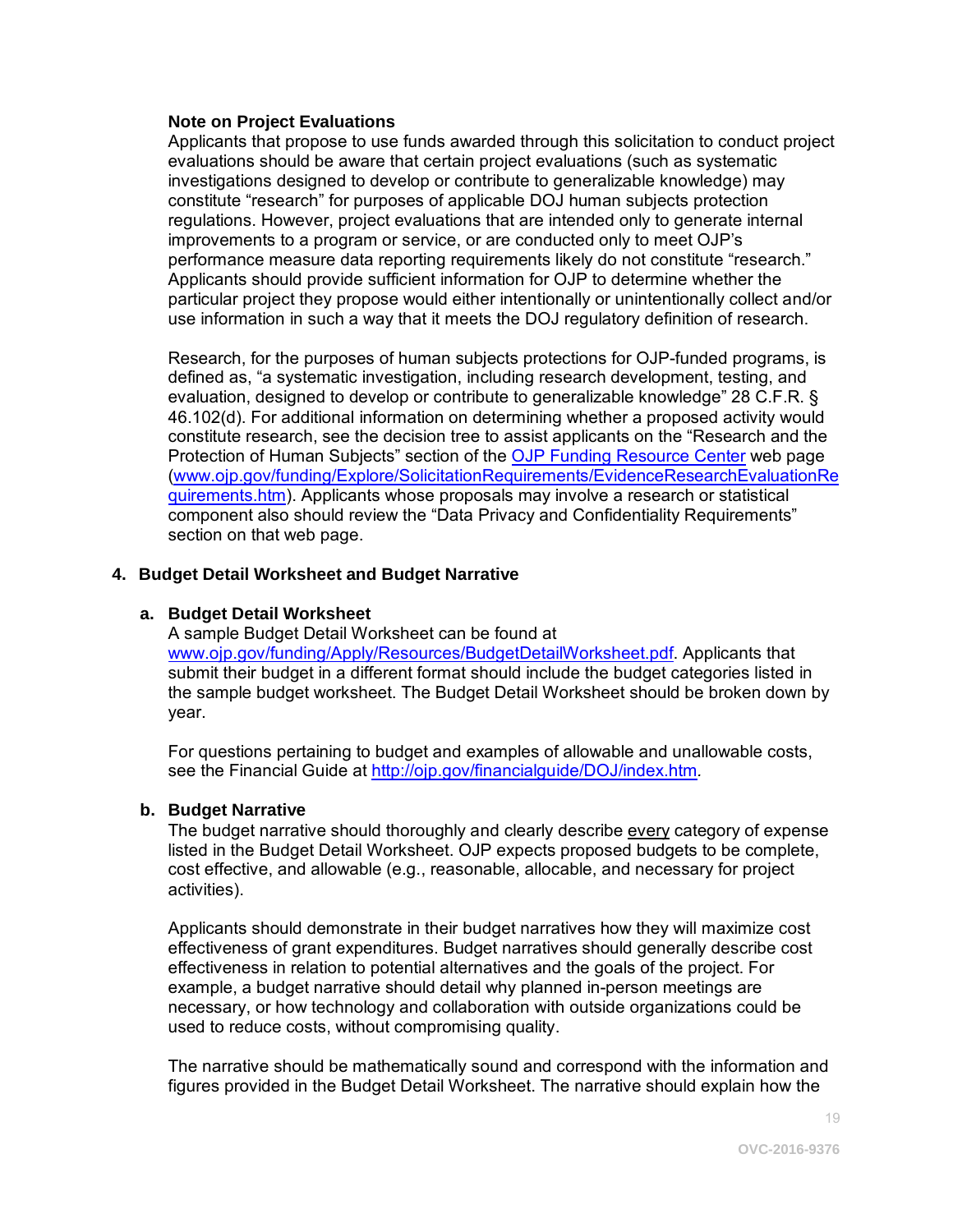applicant estimated and calculated all costs, and how they are relevant to the completion of the proposed project. The narrative may include tables for clarification purposes but need not be in a spreadsheet format. As with the Budget Detail Worksheet, the Budget Narrative should be broken down by year.

**Administrative and operational costs:** Grant funds awarded through this cooperative agreement are to support costs for the key activities of this program, including training, evaluation, and strategic planning activities. Administrative costs related to executivelevel leadership and accounting/financial administration should not exceed more than 10 percent of the total direct cost of the project (indirect costs charged under a federally approved indirect cost rate are not affected by this 10-percent limit). Applicants must clearly indicate whether staff listed under the personnel section of the budget are directly involved in the implementation of the key activities, or whether the position is administrative and/or operational. Applicants should also indicate the percentage of time that each position will dedicate to administrative activities.

**Travel for required trainings:** The Travel category of the Budget Detail Worksheet should include costs to support the travel of staff to attend trainings. Applicants may identify costs to travel to obtain training related to human trafficking, but ALL applicants must include costs associated with travel, lodging, per diem, and ground transportation for each of the following:

- 1. The Regional Financial Management Training Seminar sponsored by OJP's Office of the Chief Financial Officer (OCFO), unless the applicant has previously attended this seminar or plans to take the training online. Specific information about the dates and locations of upcoming OCFO events and information about the DOJ Grants Financial Management Online Training can be found at [www.ojp.usdoj.gov/training/training.htm.](http://www.ojp.usdoj.gov/training/training.htm)
- 2. One in-person all-sites meeting each year, in a location to be determined. This meeting will be developed in collaboration with the designated TA provider.

**Note:** Travel costs associated with project staff (e.g., travel for a consultant or a speaker) who are not directly employed by the grantee organization must be listed under the Consultant Budget category on the Budget Detail Worksheet.

#### **c. Non-Competitive Procurement Contracts in Excess of Simplified Acquisition Threshold**

If an applicant proposes to make one or more non-competitive procurements of products or services, where the non-competitive procurement will exceed the simplified acquisition threshold (also known as the small purchase threshold), which is currently set at \$150,000, the application should address the considerations outlined in the [Financial Guide.](http://ojp.gov/financialguide/DOJ/index.htm)

#### **d. Pre-Agreement Cost Approvals**

For information on pre-agreement costs, see [Section B. Federal Award Information.](#page-8-0)

#### **5. Indirect Cost Rate Agreement (if applicable)**

Indirect costs are allowed only under the following circumstances:

(a) The applicant has a current, federally approved indirect cost rate; or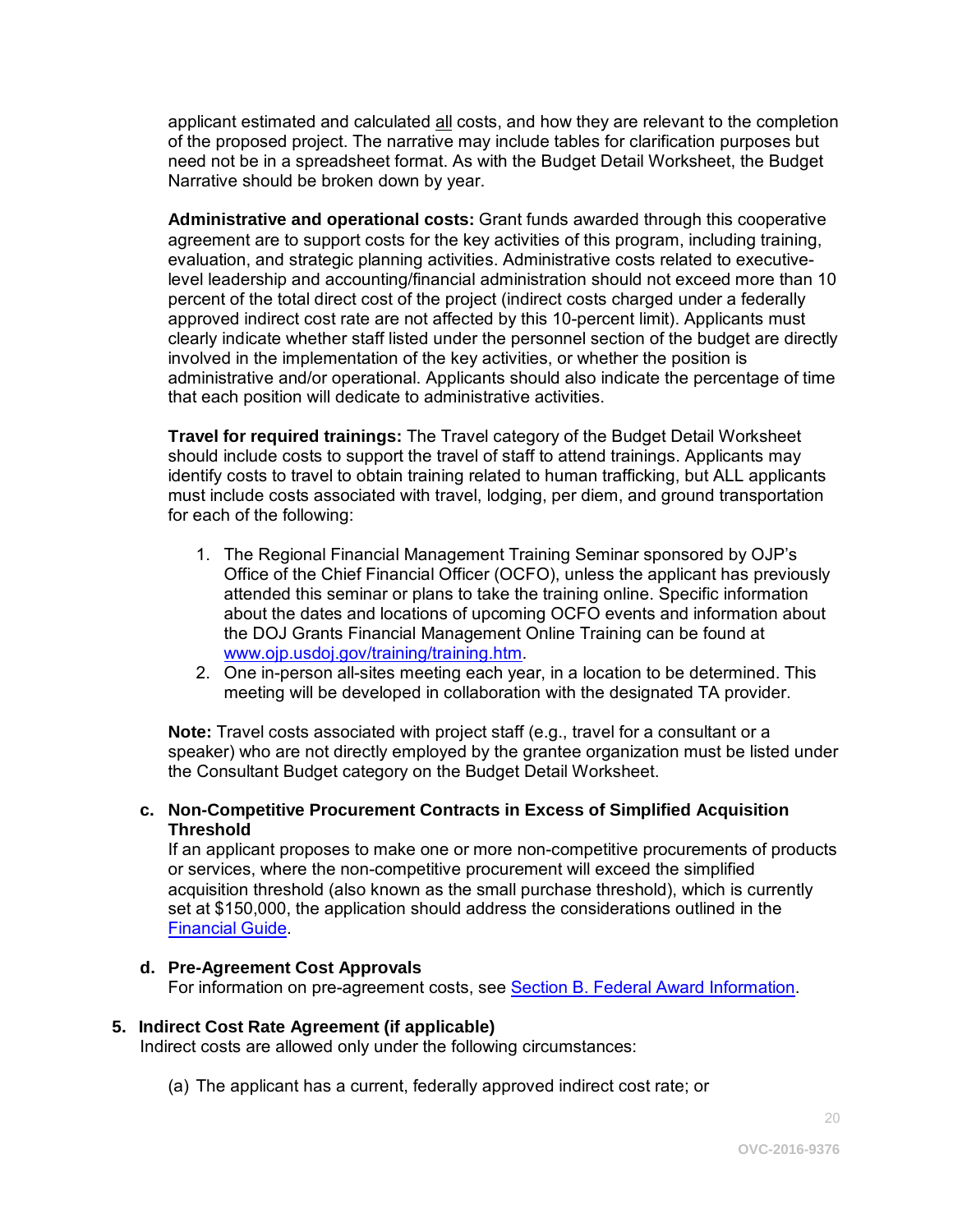(b) The applicant is eligible to use and elects to use the "de minimis" indirect cost rate described in the Part 200 Uniform Requirements as set out at 2 C.F.R. 200.414(f).

Attach a copy of the federally approved indirect cost rate agreement to the application. Applicants that do not have an approved rate may request one through their cognizant federal agency, which will review all documentation and approve a rate for the applicant organization; or, if the applicant's accounting system permits, costs may be allocated in the direct cost categories. For the definition of Cognizant Federal Agency, see the "Glossary of Terms" in the **Financial Guide**. For assistance with identifying your cognizant agency, please contact the Customer Service Center at 1-800-458-0786 or at [ask.ocfo@usdoj.gov.](mailto:ask.ocfo@usdoj.gov) If DOJ is the cognizant federal agency, applicants may obtain information needed to submit an indirect cost rate proposal at [http://www.ojp.gov/funding/Apply/Resources/IndirectCosts.pdf.](http://www.ojp.gov/funding/Apply/Resources/IndirectCosts.pdf)

In order to use the "de minimis" indirect rate, attach written documentation to the application that advises OJP of both the applicant's eligibility (to use the "de minimis" rate) and its election. If the applicant elects the "de minimis" method, costs must be consistently charged as either indirect or direct costs, but may not be double charged or inconsistently charged as both. In addition, if this method is chosen then it must be used consistently for all federal awards until such time as you choose to negotiate a federally approved indirect cost rate.<sup>[8](#page-20-0)</sup>

#### **6. Privacy Certificate**

OVC and recipients of OVC funding are subject to confidentiality requirements protecting research and statistical information collected that is identifiable to a private person under the DOJ regulations found at 28 CFR Part 22. Identifying characteristics include, but are not limited to, identifiers such as name, address, Social Security number or other identifying number, fingerprints, voiceprints, photographs, genetic information, or any other item or combination of data about a person that could reasonably lead, directly or indirectly, by reference to other information, or to identification of that individual(s). **OVC requires that applicants submit an updated Privacy Certificate with their application.** A Privacy Certificate must be approved prior to engaging in any project activities that involve data collection on individuals through observations, interviews, reports, or review of administrative records, or any project tasks likely to result in the gathering or development of information identifiable to individuals. OVC-funded activities that require a Privacy Certificate prior to conducting the activity include, but may not be limited to, a needs assessment, program evaluation, survey, or focus group interview. For sample Privacy Certificates, visit [www.ojp.usdoj.gov/funding/forms.htm a](http://www.ojp.usdoj.gov/funding/forms.htm)nd view the two model Privacy Certificates available for adaptation. For additional guidance on Privacy Certificate content, visit the National Institute of Justice's Privacy Certificate Guidance at

[www.ojp.usdoj.gov/nij/funding/humansubjects/privacy-certificate-guidance.htm.](http://www.ojp.usdoj.gov/nij/funding/humansubjects/privacy-certificate-guidance.htm)

#### **7. Strategic Plan**

Applicants will be required to engage in a strategic planning process as part of the project implementation.

#### **8. MOUs and Letters of Intent**

For services to be provided by project partners, the applicant must include MOUs and/or Letters of Intent describing the commitment from each organization that will be involved in the polyvictimization demonstration project. This should include a description of any fees or

<span id="page-20-0"></span> $\overline{a}$  $^8$  See 2 C.F.R. § 200.414(f).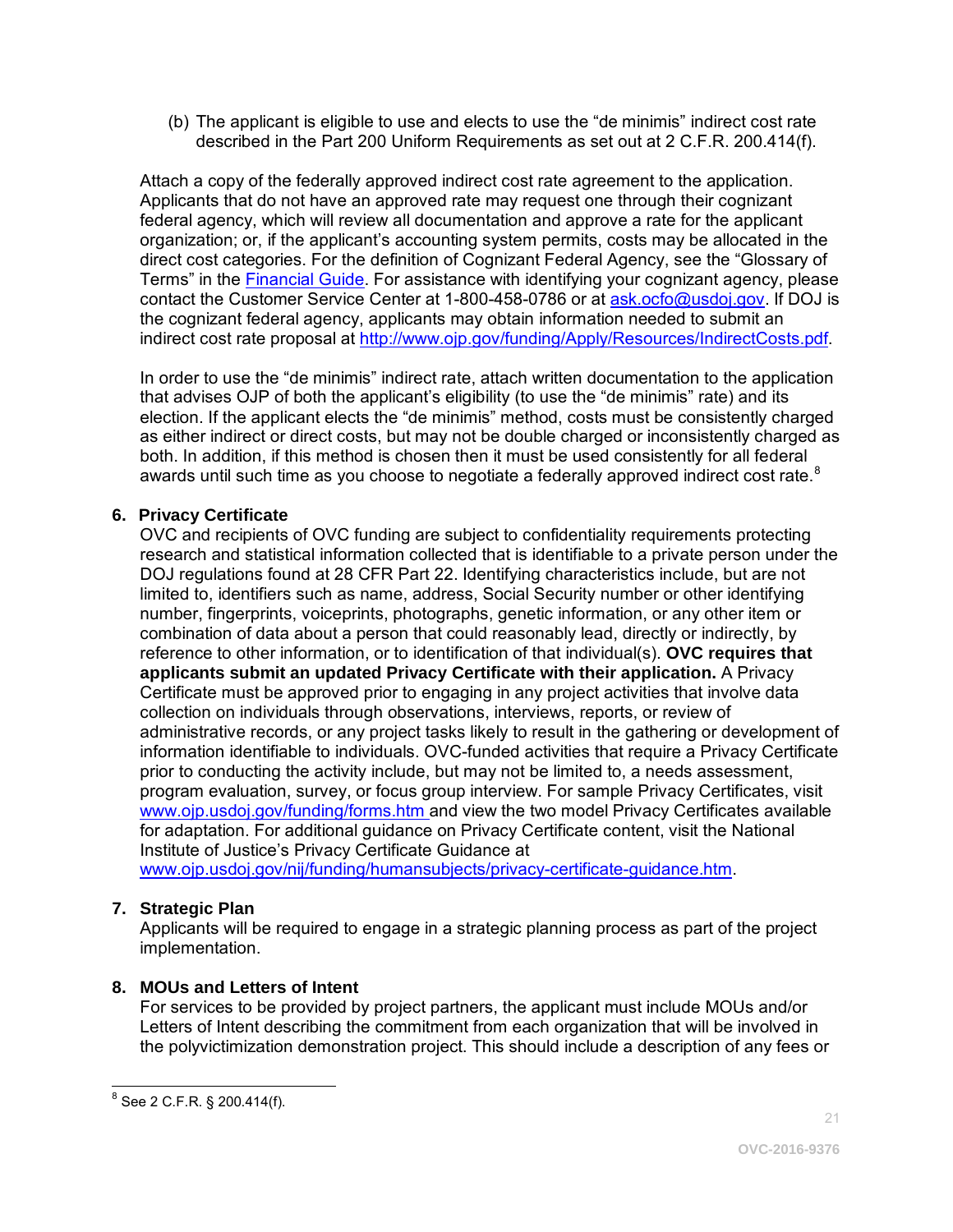costs to the grant. If there are any services that will be provided as in-kind match, pro bono, or at no-cost to the grant, this should be clearly stated in the MOU or Letter of Intent. MOUs and Letters of Intent should be included as one separate attachment to the application.

Applications with insufficient documentation to fully demonstrate the applicant's ability to implement their proposed demonstration project will be negatively impacted during the review process. Awards made to FJCs under this solicitation will contain a special condition precluding access to the full amount of grant funds until all supporting documentation is received and approved by OVC.

#### **9. Logic Model**

Applicants must include a logic model that graphically illustrates how the project's goals, objectives, and activities are interrelated to address the stated problem. The logic model must be included as a separate attachment and must include information related to anticipated outputs, performance measures, and short- and long-term outcomes that are anticipated for victims served and the community. Sample logic models are available at [www.ojjdp.gov/grantees/pm/logic\\_models.html.](http://www.ojjdp.gov/grantees/pm/logic_models.html)

#### **10.Position Descriptions and Resumes**

Position descriptions and resumes for key participants should be tailored to the applicant to demonstrate qualifications of staff involved in the project.

#### **11. Tribal Authorizing Resolution**

Tribes, tribal organizations, or third parties proposing to provide direct services or assistance to residents on tribal lands should include in their applications a resolution, letter, affidavit, or other documentation, as appropriate, that certifies that the applicant has the legal authority from the tribe(s) to implement the proposed project on tribal lands. In those instances when an organization or consortium of tribes applies for a grant on behalf of a tribe or multiple specific tribes, the application should include appropriate legal documentation, as described above, from all tribes that would receive services or assistance under the grant. A consortium of tribes for which existing consortium bylaws allow action without support from all tribes in the consortium (i.e., without an authorizing resolution or comparable legal documentation from each tribal governing body) may submit, instead, a copy of its consortium bylaws with the application.

Applicants unable to submit an application that includes a fully executed (i.e., signed) copy of appropriate legal documentation, as described above, consistent with the applicable tribe's governance structure, should, at a minimum, submit an unsigned, draft version of such legal documentation as part of its application (except for cases in which, with respect to a tribal consortium applicant, consortium bylaws allow action without the support of all consortium member tribes). If selected for funding, OVC will make use of and access to funds contingent on receipt of the fully-executed legal documentation.

#### **12. Applicant Disclosure of High Risk Status**

Applicants are to disclose whether they are currently designated high risk by another federal grant making agency. This includes any status requiring additional oversight by the federal agency due to past programmatic or financial concerns. If an applicant is designated high risk by another federal grant making agency, you must email the following information to [OJPComplianceReporting@usdoj.gov](mailto:OJPComplianceReporting@usdoj.gov) at the time of application submission: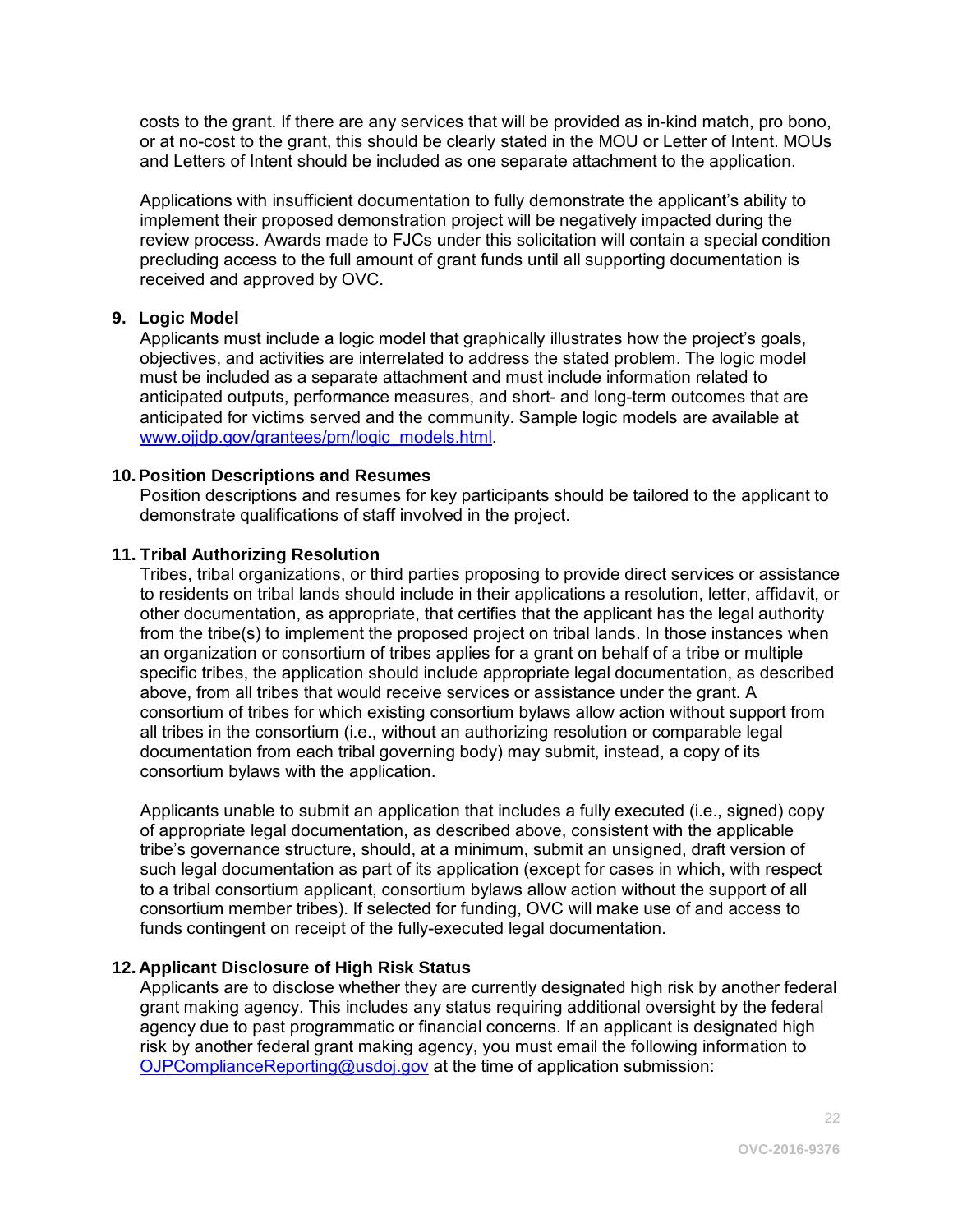- The federal agency that currently designated the applicant as high risk
- Date the applicant was designated high risk
- The high risk point of contact name, phone number, and email address, from that federal agency
- Reasons for the high risk status

OJP seeks this information to ensure appropriate federal oversight of any grant award. Disclosing this high risk information does not disqualify any organization from receiving an OJP award. However, additional grant oversight may be included, if necessary, in award documentation.

#### **13. Additional Attachments**

#### **a. Applicant Disclosure of Pending Applications**

Applicants are to disclose whether they have pending applications for federally funded grants or subgrants (including cooperative agreements) that include requests for funding to support the same project being proposed under this solicitation and will cover the identical cost items outlined in the budget narrative and worksheet in the application under this solicitation. The disclosure should include both direct applications for federal funding (e.g., applications to federal agencies) and indirect applications for such funding (e.g., applications to State agencies that will subaward federal funds).

OJP seeks this information to help avoid any inappropriate duplication of funding. Leveraging multiple funding sources in a complementary manner to implement comprehensive programs or projects is encouraged and is not seen as inappropriate duplication.

Applicants that have pending applications as described above are to provide the following information about pending applications submitted within the last 12 months:

- The federal or state funding agency
- The solicitation name/project name
- The point of contact information at the applicable funding agency

| <b>Federal or State</b><br><b>Funding Agency</b>                            | <b>Solicitation Name/</b><br><b>Project Name</b>                                                          | Name/Phone/Email for Point of Contact at<br><b>Funding Agency</b> |
|-----------------------------------------------------------------------------|-----------------------------------------------------------------------------------------------------------|-------------------------------------------------------------------|
| DOJ/COPS                                                                    | <b>COPS Hiring</b><br>Program                                                                             | Jane Doe, 202/000-0000; jane.doe@usdoj.gov                        |
| HHS/Substance<br>Abuse & Mental<br><b>Health Services</b><br>Administration | Drug Free<br>Communities<br>Mentoring<br>Program/North<br><b>County Youth</b><br><b>Mentoring Program</b> | John Doe, 202/000-0000; john.doe@hhs.gov                          |

Applicants should include the table as a separate attachment to their application. The file should be named "Disclosure of Pending Applications."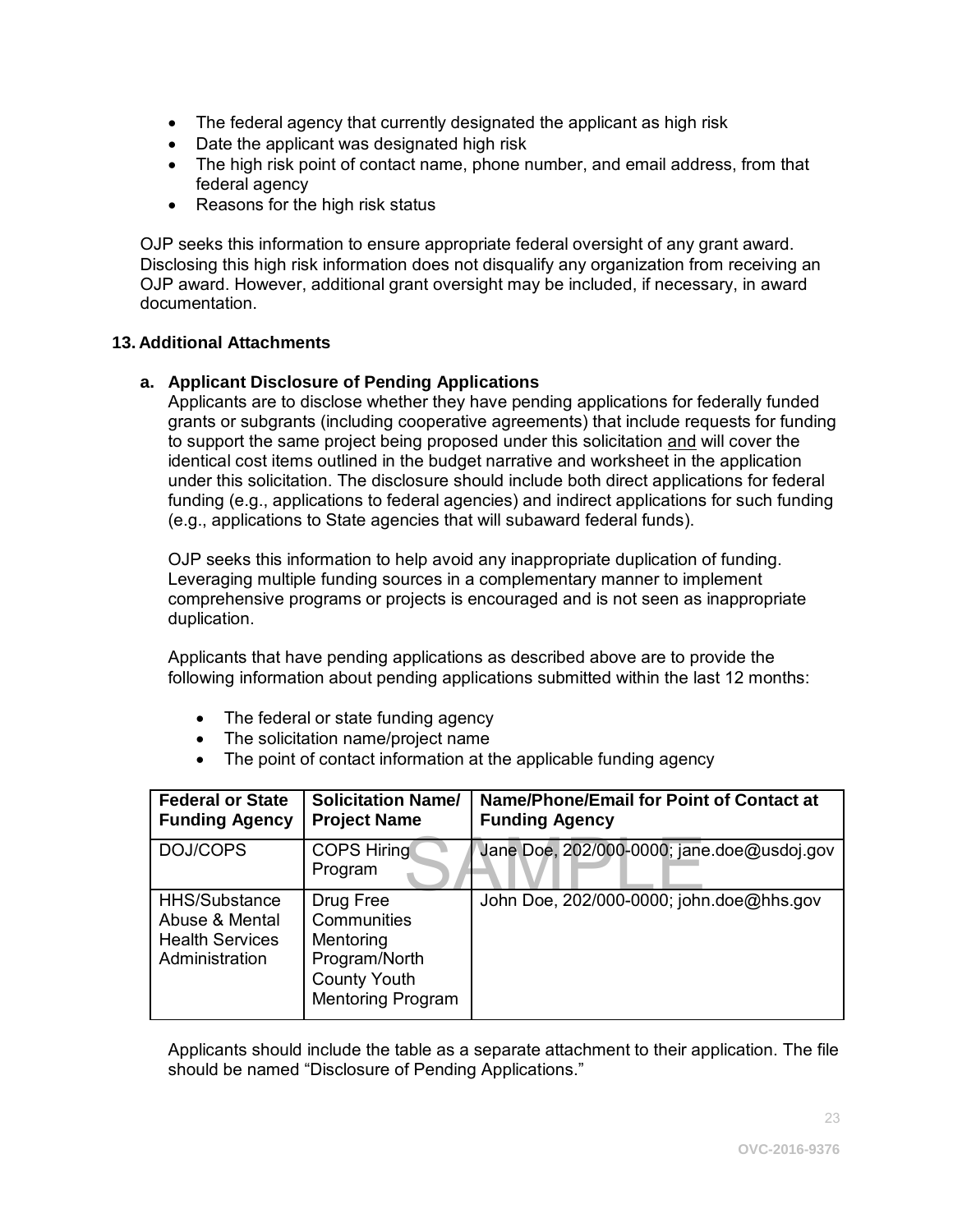Applicants that do not have pending applications as described above are to include a statement to this effect in the separate attachment page (e.g., "[Applicant Name on SF-424] does not have pending applications submitted within the last 12 months for federally funded grants or subgrants (including cooperative agreements) that include requests for funding to support the same project being proposed under this solicitation and will cover the identical cost items outlined in the budget narrative and worksheet in the application under this solicitation.")

#### **b. Research and Evaluation Independence and Integrity**

If a proposal involves research and/or evaluation, regardless of the proposal's other merits, in order to receive funds, the applicant must demonstrate research/evaluation independence, including appropriate safeguards to ensure research/evaluation objectivity and integrity, both in this proposal and as it may relate to the applicant's other current or prior related projects. This documentation may be included as an attachment to the application which addresses BOTH i. and ii. below.

- i. For purposes of this solicitation, applicants must document research and evaluation independence and integrity by including, at a minimum, one of the following two items:
	- a. A specific assurance that the applicant has reviewed its proposal to identify any research integrity issues (including all principal investigators and subrecipients) and it has concluded that the design, conduct, or reporting of research and evaluation funded by OVC grants, cooperative agreements, or contracts will not be biased by any personal or financial conflict of interest on the part of part of its staff, consultants, and/or subrecipients responsible for the research and evaluation or on the part of the applicant organization;

OR

b. A specific listing of actual or perceived conflicts of interest that the applicant has identified in relation to this proposal. These conflicts could be either personal (related to specific staff, consultants, and/or subrecipients) or organizational (related to the applicant or any subgrantee organization). Examples of potential investigator (or other personal) conflict situations may include, but are not limited to, those in which an investigator would be in a position to evaluate a spouse's work product (actual conflict), or an investigator would be in a position to evaluate the work of a former or current colleague (potential apparent conflict). With regard to potential organizational conflicts of interest, as one example, generally an organization could not be given a grant to evaluate a project if that organization had itself provided substantial prior TA to that specific project or a location implementing the project (whether funded by OJP or other sources), as the organization in such an instance would appear to be evaluating the effectiveness of its own prior work. The key is whether a reasonable person understanding all of the facts would be able to have confidence that the results of any research or evaluation project are objective and reliable. Any outside personal or financial interest that casts doubt on that objectivity and reliability of an evaluation or research product is a problem and must be disclosed.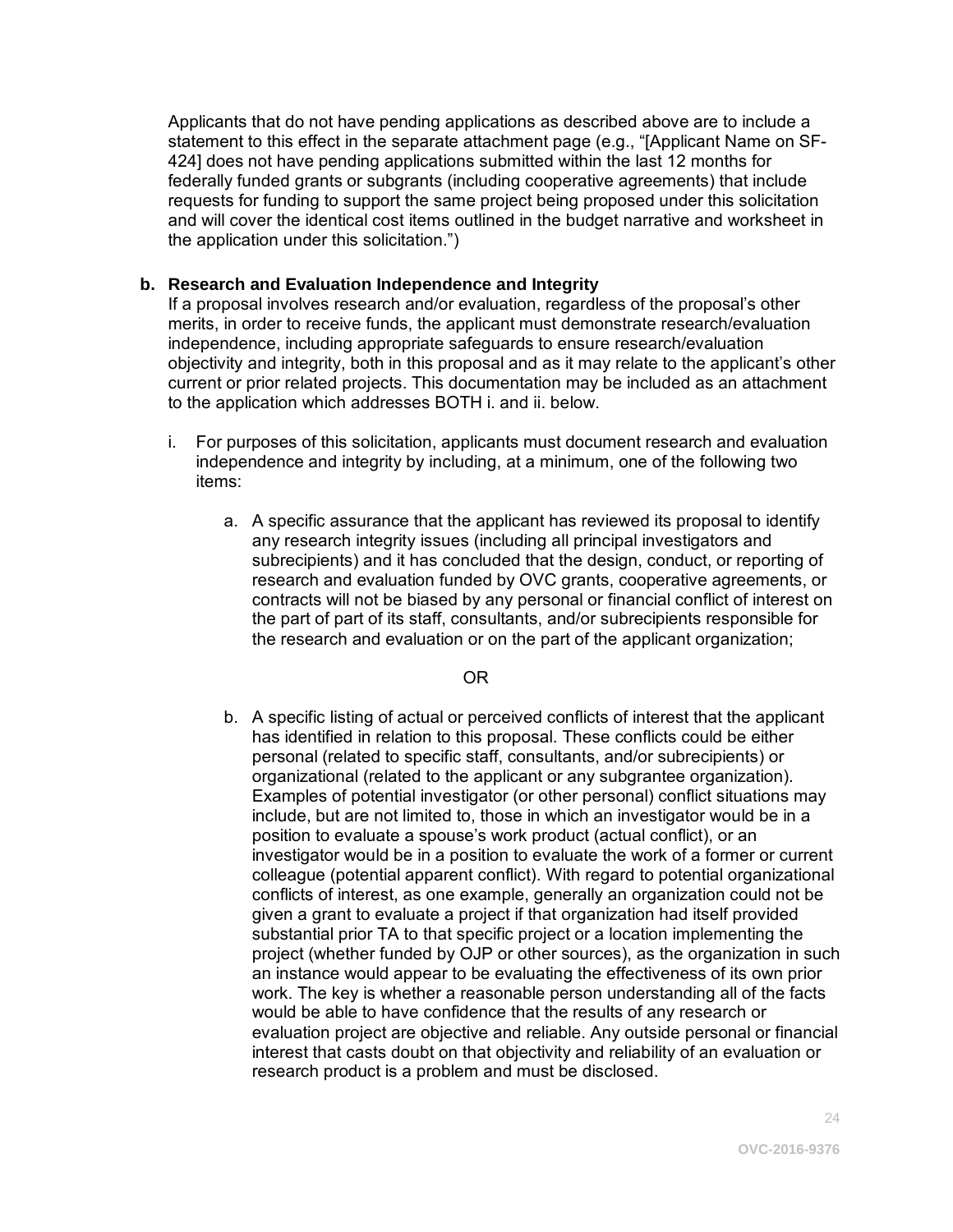- ii. In addition, for purposes of this solicitation applicants must address the issue of possible mitigation of research integrity concerns by including, at a minimum, one of the following two items:
	- a. If an applicant reasonably believes that no potential personal or organizational conflicts of interest exist, then the applicant should provide a brief narrative explanation of how and why it reached that conclusion. Applicants MUST also include an explanation of the specific processes and procedures that the applicant will put in place to identify and eliminate (or, at the very least, mitigate) potential personal or financial conflicts of interest on the part of its staff, consultants, and/or subrecipients for this particular project, should that be necessary during the grant period. Documentation that may be helpful in this regard could include organizational codes of ethics/conduct or policies regarding organizational, personal, and financial conflicts of interest.

#### OR

b. If the applicant has identified specific personal or organizational conflicts of interest in its proposal during this review, the applicant must propose a specific and robust mitigation plan to address conflicts noted above. At a minimum, the plan must include specific processes and procedures that the applicant will put in place to eliminate (or, at the very least, mitigate) potential personal or financial conflicts of interest on the part of its staff, consultants, and/or subrecipients for this particular project, should that be necessary during the grant period. Documentation that may be helpful in this regard could include organizational codes of ethics/conduct or policies regarding organizational, personal, and financial conflicts of interest. There is no guarantee that the plan, if any, will be accepted as proposed.

Considerations in assessing research and evaluation independence and integrity will include, but are not be limited to, the adequacy of the applicant's efforts to identify factors that could affect the objectivity or integrity of the proposed staff and/or the organization in carrying out the research, development, or evaluation activity; and the adequacy of the applicant's existing or proposed remedies to control any such factors.

#### **14. Financial Management and System of Internal Controls Questionnaire**

In accordance with the Part 200 Uniform Requirements as set out at 2 C.F.R. 200.205*,* federal agencies must have in place a framework for evaluating the risks posed by applicants before they receive a federal award. To facilitate part of this risk evaluation, **all** applicants (other than an individual) are to download, complete, and submit this [form.](http://ojp.gov/funding/Apply/Resources/FinancialCapability.pdf)

#### **15. Disclosure of Lobbying Activities**

All applicants must complete this information. Applicants that expend any funds for lobbying activities are to provide the detailed information requested on the form Disclosure of Lobbying Activities (SF-LLL). Applicants that do not expend any funds for lobbying activities are to enter "N/A" in the text boxes for item 10 ("a. Name and Address of Lobbying Registrant" and "b. Individuals Performing Services").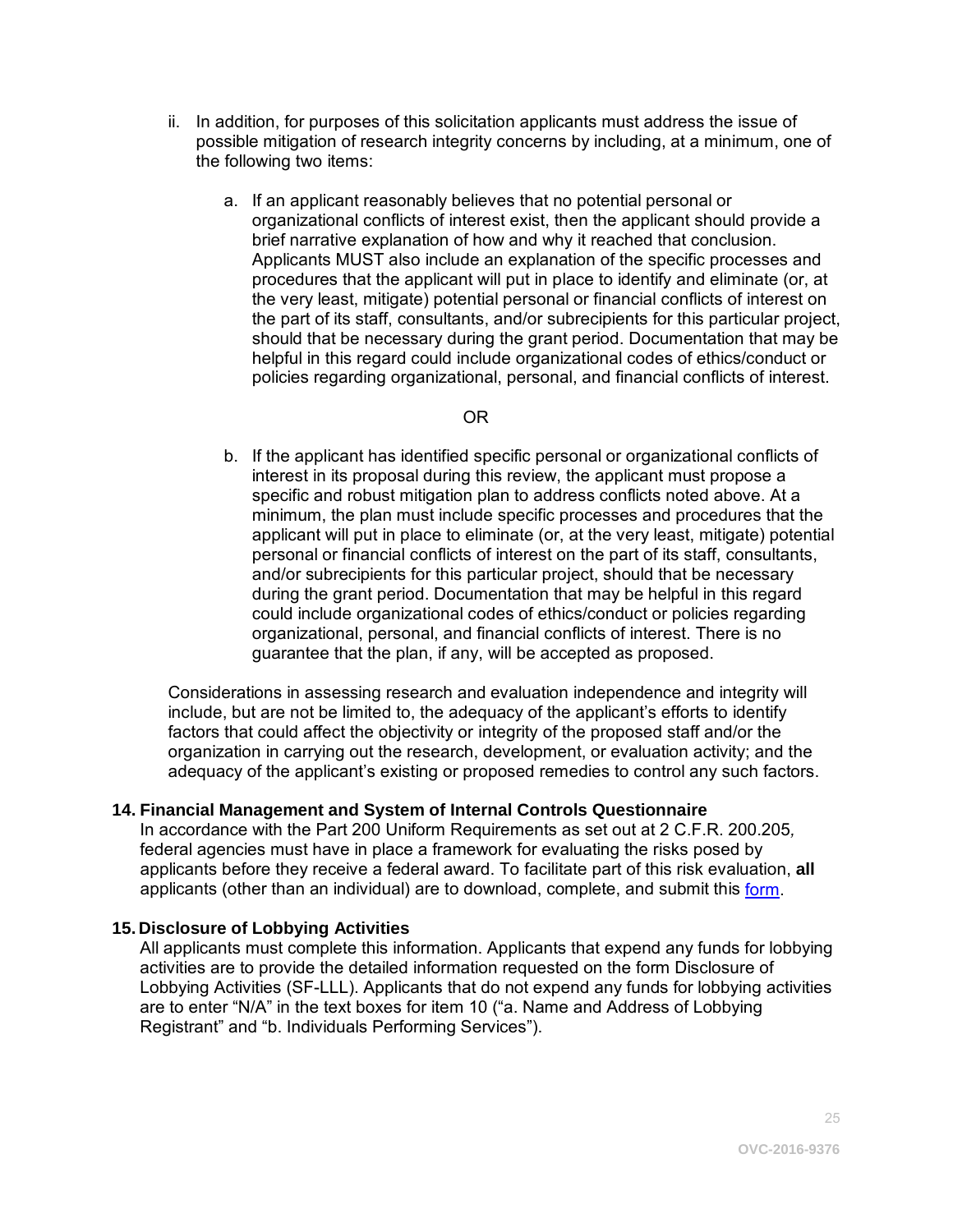#### <span id="page-25-0"></span>**How to Apply**

Applicants must register in, and submit applications through Grants.gov, a primary source to find federal funding opportunities and apply for funding. Find complete instructions on how to register and submit an application at [www.Grants.gov.](http://www.grants.gov/) Applicants that experience technical difficulties during this process should call the Grants.gov Customer Support Hotline at **800–518– 4726** or **606–545–5035**, 24 hours a day, 7 days a week, except federal holidays. Registering with Grants.gov is a one-time process; however, **processing delays may occur, and it can take several weeks** for first-time registrants to receive confirmation and a user password. OJP encourages applicants to **register several weeks before** the application submission deadline. In addition, OJP urges applicants to submit applications 72 hours prior to the application due date to allow time to receive validation messages or rejection notifications from Grants.gov, and to correct in a timely fashion any problems that may have caused a rejection notification.

OVC strongly encourages all prospective applicants to sign up for Grants.gov email [notifications](http://www.grants.gov/web/grants/manage-subscriptions.html) regarding this solicitation. If this solicitation is cancelled or modified, individuals who sign up with Grants.gov for updates will be automatically notified.

**Browser Information:** Grants.gov was built to be compatible with Internet Explorer. For technical assistance with Google Chrome, or another browser, contact Grants.gov Customer Support.

**Note on Attachments:** Grants.gov has two categories of files for attachments: mandatory and optional. OJP receives all files attached in both categories. Please insure all required documents are attached in the mandatory category.

**Note on File Names and File Types:** Grants.gov only permits the use of certain specific characters in names of attachment files. Valid file names may include only the characters shown in the table below. Grants.gov is designed to reject any application that includes an attachment(s) with a file name that contains any characters not shown in the table below.

| <b>Characters</b>    | <b>Special Characters</b>                                        |                     |                       |  |
|----------------------|------------------------------------------------------------------|---------------------|-----------------------|--|
| Upper case $(A - Z)$ | Parenthesis (                                                    | Curly braces $\{\}$ | Square brackets []    |  |
| Lower case $(a - z)$ | Ampersand (&)                                                    | Tilde $(\sim)$      | Exclamation point (!) |  |
| Underscore (         | Comma $($ , $)$                                                  | Semicolon (; )      | Apostrophe ('         |  |
| Hyphen (-            | At sign $(Q)$                                                    | Number sign (#)     | Dollar sign (\$)      |  |
| Space                | Percent sign (%)                                                 | Plus sign $(+)$     | Equal sign $(=)$      |  |
| Period (.)           | When using the ampersand (&) in XML, applicants must use the "&" |                     |                       |  |
|                      | format.                                                          |                     |                       |  |

Grants.gov is designed to forward successfully submitted applications to the OJP Grants Management System (GMS).

**GMS does not accept executable file types as application attachments**. These disallowed file types include, but are not limited to, the following extensions: ".com," ".bat," ".exe," ".vbs," ".cfg," ".dat," ".db," ".dbf," ".dll," ".ini," ".log," ".ora," ".sys," and ".zip." GMS may reject applications with files that use these extensions. It is important to allow time to change the type of file(s) if the application is rejected.

All applicants are required to complete the following steps: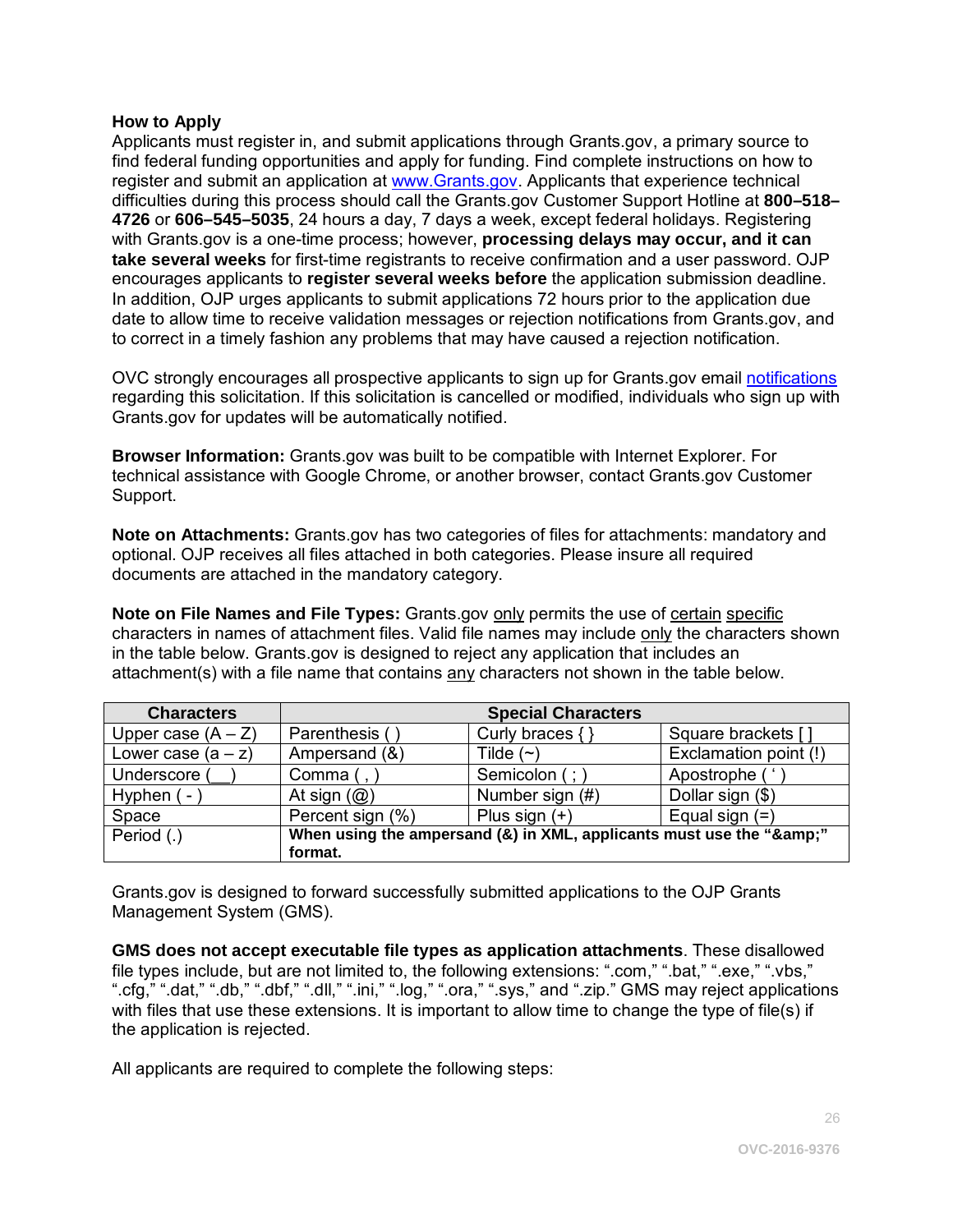OJP may not make a federal award to an applicant organization until the applicant organization has complied with all applicable DUNS and SAM requirements. Individual applicants must comply with all Grants.gov requirements. If an applicant has not fully complied with the requirements by the time the federal awarding agency is ready to make a federal award, the federal awarding agency may determine that the applicant is not qualified to receive a federal award and use that determination as a basis for making a federal award to another applicant.

Individual applicants should search Grants.gov for a funding opportunity for which individuals are eligible to apply. Use the Funding Opportunity Number (FON) to register. Complete the registration form at<https://apply07.grants.gov/apply/IndCPRegister> to create a username and password. Individual applicants should complete all steps except 1, 2 and 4.

- **1. Acquire a Data Universal Numbering System (DUNS) number.** In general, the Office of Management and Budget requires that all applicants (other than individuals) for federal funds include a DUNS number in their applications for a new award or a supplement to an existing award. A DUNS number is a unique nine-digit sequence recognized as the universal standard for identifying and differentiating entities receiving federal funds. The identifier is used for tracking purposes and to validate address and point of contact information for federal assistance applicants, recipients, and subrecipients. The DUNS number will be used throughout the grant life cycle. Obtaining a DUNS number is a free, one-time activity. Call Dun and Bradstreet at 866–705–5711 to obtain a DUNS number or apply online at [www.dnb.com.](http://www.dnb.com/) A DUNS number is usually received within 1-2 business days.
- **2. Acquire registration with the System for Award Management (SAM).** SAM is the repository for standard information about federal financial assistance applicants, recipients, and subrecipients. OJP requires all applicants (other than individuals) for federal financial assistance to maintain current registrations in the SAM database. Applicants must be registered in SAM to successfully register in Grants.gov. Applicants must **update or renew their SAM registration annually** to maintain an active status. SAM registration and renewal can take as long as 10 business days to complete.

Applications cannot be successfully submitted in Grants.gov until Grants.gov receives the SAM registration information. Once the SAM registration/renewal is complete, **the information transfer from SAM to Grants.gov can take up to 48 hours.** OJP recommends that the applicant register or renew registration with SAM as early as possible.

Information about SAM registration procedures can be accessed at [www.sam.gov.](https://www.sam.gov/portal/public/SAM/?portal:componentId=1f834b82-3fed-4eb3-a1f8-ea1f226a7955&portal:type=action&interactionstate=JBPNS_rO0ABXc0ABBfanNmQnJpZGdlVmlld0lkAAAAAQATL2pzZi9uYXZpZ2F0aW9uLmpzcAAHX19FT0ZfXw**)

- **3. Acquire an Authorized Organization Representative (AOR) and a Grants.gov username and password**. Complete the AOR profile on Grants.gov and create a username and password. The applicant organization's DUNS number must be used to complete this step. For more information about the registration process for organizations, go to [www.grants.gov/web/grants/register.html.](http://www.grants.gov/web/grants/register.html) Individuals registering with Grants.gov should go to [http://www.grants.gov/web/grants/applicants/individual-registration.html.](http://www.grants.gov/web/grants/applicants/individual-registration.html)
- **4. Acquire confirmation for the AOR from the E-Business Point of Contact (E-Biz POC).**  The E-Biz POC at the applicant organization must log into Grants.gov to confirm the applicant organization's AOR. The E-Biz POC will need the Marketing Partner Identification Number (MPIN) password obtained when registering with SAM to complete this step. Note that an organization can have more than one AOR.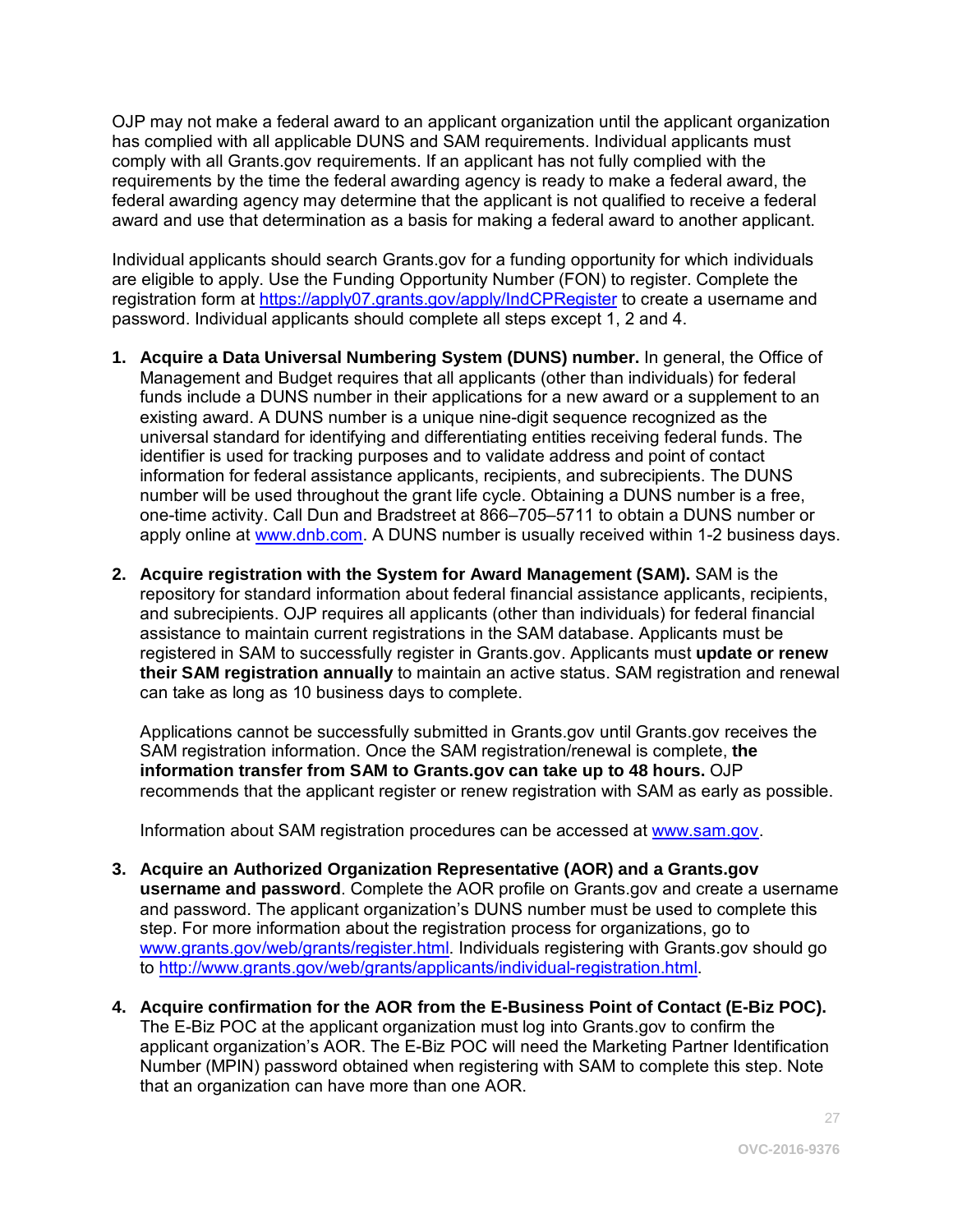- **5. Search for the funding opportunity on Grants.gov.** Use the following identifying information when searching for the funding opportunity on Grants.gov. The Catalog of Federal Domestic Assistance number for this solicitation is 16.582, titled *"*OVC Fiscal Year (FY) 2016 A Pathway to Justice, Healing and Hope: Addressing Polyvictimization in a Family Justice Center Setting Demonstration Initiative," and the funding opportunity number is OVC-2016-9376.
- **6. Select the correct Competition ID.** Some OJP solicitations posted to Grants.gov contain multiple purpose areas, denoted by the individual Competition ID. If applying to a solicitation with multiple Competition IDs, select the appropriate Competition ID for the intended purpose area of the application.

**Purpose Area 1: Demonstration Project Competition ID #: OVC-2016-10380**

**Purpose Area 2: Technical Assistance Competition ID #: OVC-2016-10400**

**7. Submit a valid application consistent with this solicitation by following the directions in Grants.gov.** Within 24–48 hours after submitting the electronic application, the applicant should receive two notifications from Grants.gov. The first will confirm the receipt of the application and the second will state whether the application has been successfully validated, or rejected due to errors, with an explanation. It is possible to first receive a message indicating that the application is received and then receive a rejection notice a few minutes or hours later. Submitting well ahead of the deadline provides time to correct the problem(s) that caused the rejection. **Important:** OJP urges applicants to submit applications **at least 72 hours prior** to the application due date to allow time to receive validation messages or rejection notifications from Grants.gov, and to correct in a timely fashion any problems that may have caused a rejection notification. All applications are due to be submitted and in receipt of a successful validation message in Grants.gov by 11:59 p.m. eastern time on June 27, 2016.

Click [here](http://www.grants.gov/web/grants/applicants/organization-registration.html) for further details on DUNS, SAM, and Grants.gov registration steps and timeframes.

#### **Note: Duplicate Applications**

If an applicant submits multiple versions of the same application, OVC will review only the most recent system-validated version submitted. See Note on File Names and File Types under How [to Apply.](#page-25-0)

#### **Experiencing Unforeseen Grants.gov Technical Issues**

Applicants that experience unforeseen Grants.gov technical issues beyond their control that prevent them from submitting their application by the deadline must contact the Grants.gov [Customer Support Hotline](http://www.grants.gov/web/grants/support.html) or the [SAM Help Desk](https://www.fsd.gov/fsd-gov/home.do) (Federal Service Desk) to report the technical issue and receive a tracking number. Then applicant must email the OVC contact identified in the Contact Information section on page 2 **within 24 hours after the application deadline** and request approval to submit their application. The email must describe the technical difficulties, and include a timeline of the applicant's submission efforts, the complete grant application, the applicant's DUNS number, and any Grants.gov Help Desk or SAM tracking number(s). **Note:**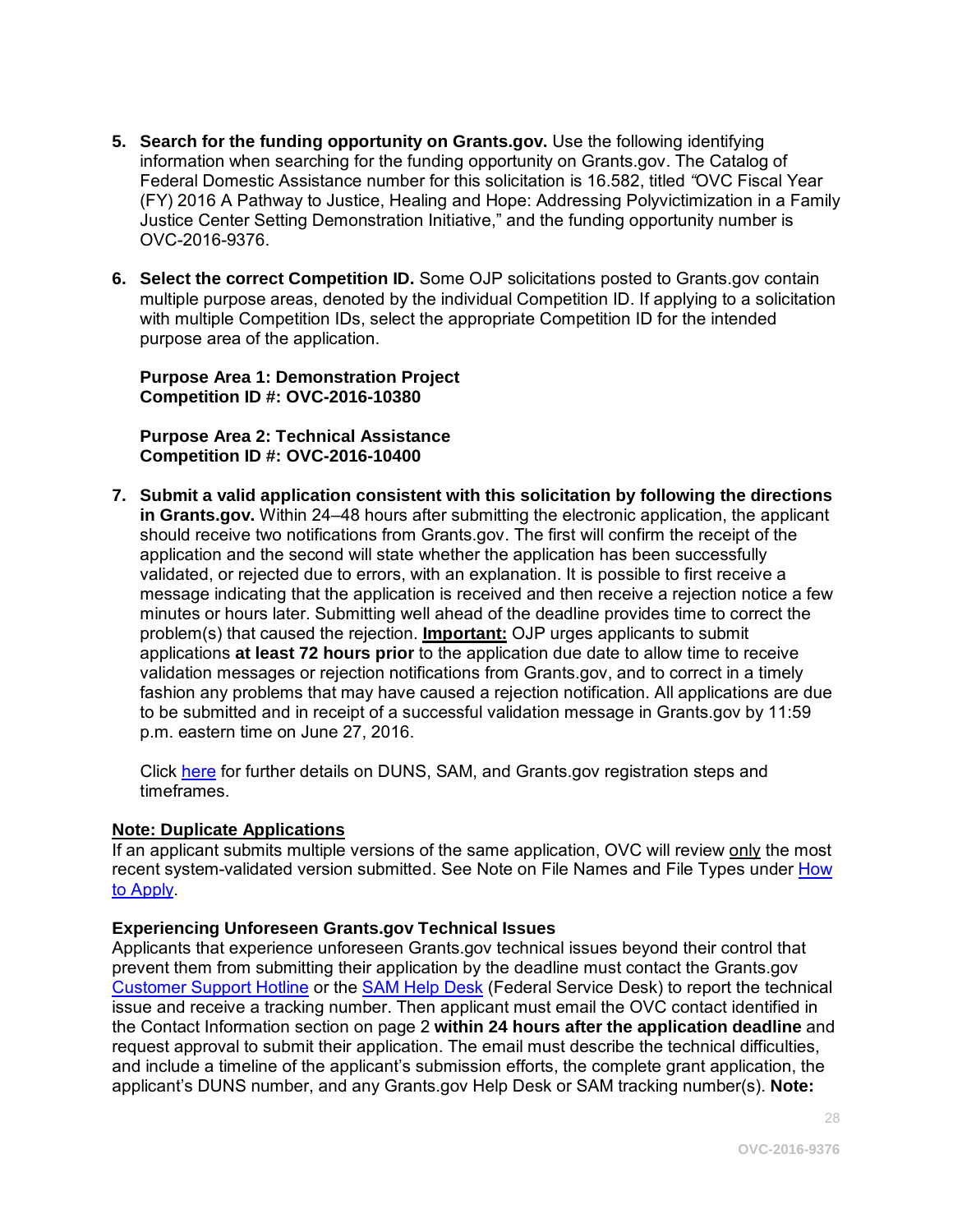**OVC does not automatically approve requests***.* After the program office reviews the submission, and contacts the Grants.gov or SAM Help Desks to validate the reported technical issues, OJP will inform the applicant whether the request to submit a late application has been approved or denied. If OJP determines that the applicant failed to follow all required procedures. which resulted in an untimely application submission, OJP will deny the applicant's request to submit their application.

The following conditions are generally insufficient to justify late submissions:

- Failure to register in SAM or Grants.gov in sufficient time (SAM registration and renewal can take as long as 10 business days to complete. The information transfer from SAM to Grants.gov can take up to 48 hours.)
- Failure to follow Grants.gov instructions on how to register and apply as posted on its website.
- Failure to follow each instruction in the OJP solicitation.
- Technical issues with the applicant's computer or information technology environment, including firewalls, browser incompatibility, etc.

**Notifications regarding known technical problems with Grants.gov, if any, are posted at the top of the OJP funding web page at <http://ojp.gov/funding/index.htm>**.

## <span id="page-28-0"></span>**E. Application Review Information**

#### <span id="page-28-1"></span>**Selection Criteria**

- 1. Statement of the Problem (20%)
- 2. Project Design and Implementation Plan (40%)
- 3. Capabilities and Competencies (20%)
- 4. Plan for Collecting the Data Required for this Solicitation's Performance Measures (5%)
- 5. Budget: complete, cost effective, and allowable (e.g., reasonable, allocable, and necessary for project activities). Budget narratives should generally demonstrate how applicants will maximize cost effectiveness of grant expenditures. Budget narratives should demonstrate cost effectiveness in relation to potential alternatives and the goals of the project.<sup>[9](#page-28-3)</sup> (10%)
- 6. Other (MOU and/or Letter of Intent, Logic Model) (5%)

#### <span id="page-28-2"></span>**Review Process**

OJP is committed to ensuring a fair and open process for awarding grants. OVC reviews the application to make sure that the information presented is reasonable, understandable, measurable, and achievable, as well as consistent with the solicitation.

Peer reviewers will review the applications submitted under this solicitation that meet basic minimum requirements. For purposes of assessing whether applicants have met basic minimum requirements, OJP screens applications for compliance with specified program requirements to help determine which applications should proceed to further consideration for award. Although program requirements may vary, the following are common requirements applicable to all solicitations for funding under OJP grant programs:

<span id="page-28-3"></span> $\overline{a}$  $^9$  Generally speaking, a reasonable cost is a cost that, in its nature or amount, does not exceed that which would be incurred by a prudent person under the circumstances prevailing at the time the decision was made to incur the costs.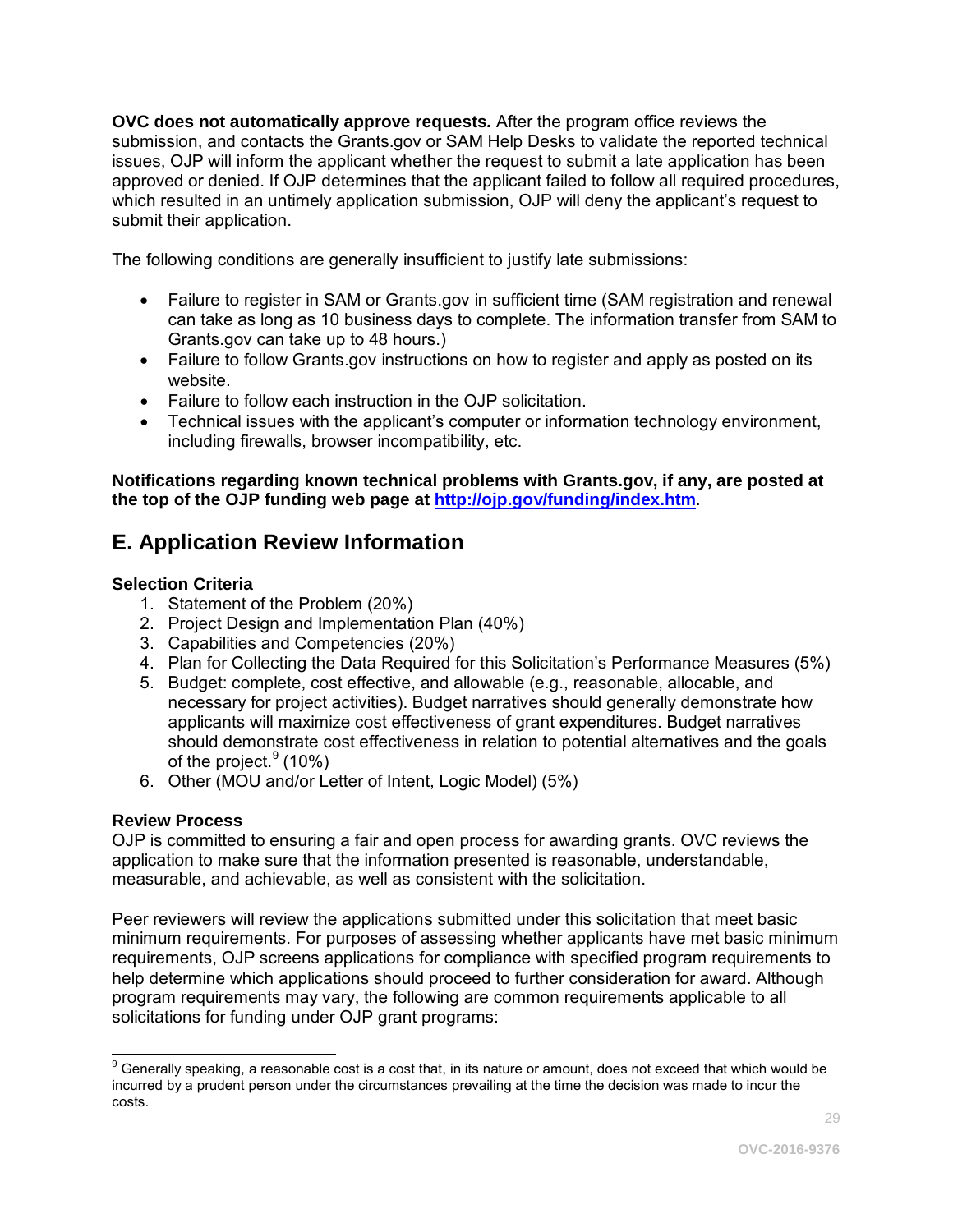- <span id="page-29-0"></span>• Applications must be submitted by an eligible type of applicant
- Applications must request funding within programmatic funding constraints (if applicable)
- Applications must be responsive to the scope of the solicitation
- Applications must include all items designated as "critical elements"
- Applicants will be checked against the System for Award Management (SAM)

For a list of critical elements, see "What an Application Should Include" under **Section D.** Application and Submission Information.

OVC may use internal peer reviewers, external peer reviewers, or a combination, to assess applications meeting basic minimum requirements on technical merit using the solicitation's selection criteria. An external peer reviewer is an expert in the subject matter of a given solicitation who is not a current DOJ employee. An internal reviewer is a current DOJ employee who is well-versed or has expertise in the subject matter of the solicitation. A peer review panel will evaluate, score, and rate applications that meet basic minimum requirements. Peer reviewers' ratings and any resulting recommendations are advisory only, although their views are considered carefully. In addition to peer review ratings, considerations for award recommendations and decisions may include, but are not limited to, underserved populations, geographic diversity, strategic priorities, past performance under prior OVC and OJP awards, and available funding.

OJP reviews applications for potential discretionary awards to evaluate the risks posed by applicants before they receive an award. This review may include but is not limited to the following:

- 1. Financial stability and fiscal integrity
- 2. Quality of management systems and ability to meet the management standards prescribed in the Financial Guide
- 3. History of performance
- 4. Reports and findings from audits
- 5. The applicant's ability to effectively implement statutory, regulatory, or other requirements imposed on award recipients
- 6. Proposed costs to determine if the Budget Detail Worksheet and Budget Narrative accurately explain project costs, and whether those costs are reasonable, necessary, and allowable under applicable federal cost principles and agency regulations

Absent explicit statutory authorization or written delegation of authority to the contrary, all final award decisions will be made by the Assistant Attorney General, who may consider factors including, but not limited to, peer review ratings, underserved populations, geographic diversity, strategic priorities, past performance under prior OVC and OJP awards, and available funding when making awards.

## **F. Federal Award Administration Information**

#### **Federal Award Notices**

OJP sends award notification by email through GMS to the individuals listed in the application as the point of contact and the authorizing official (E-Biz POC and AOR). The email notification includes detailed instructions on how to access and view the award documents, and how to accept the award in GMS. GMS automatically issues the notifications at 9:00 p.m. eastern time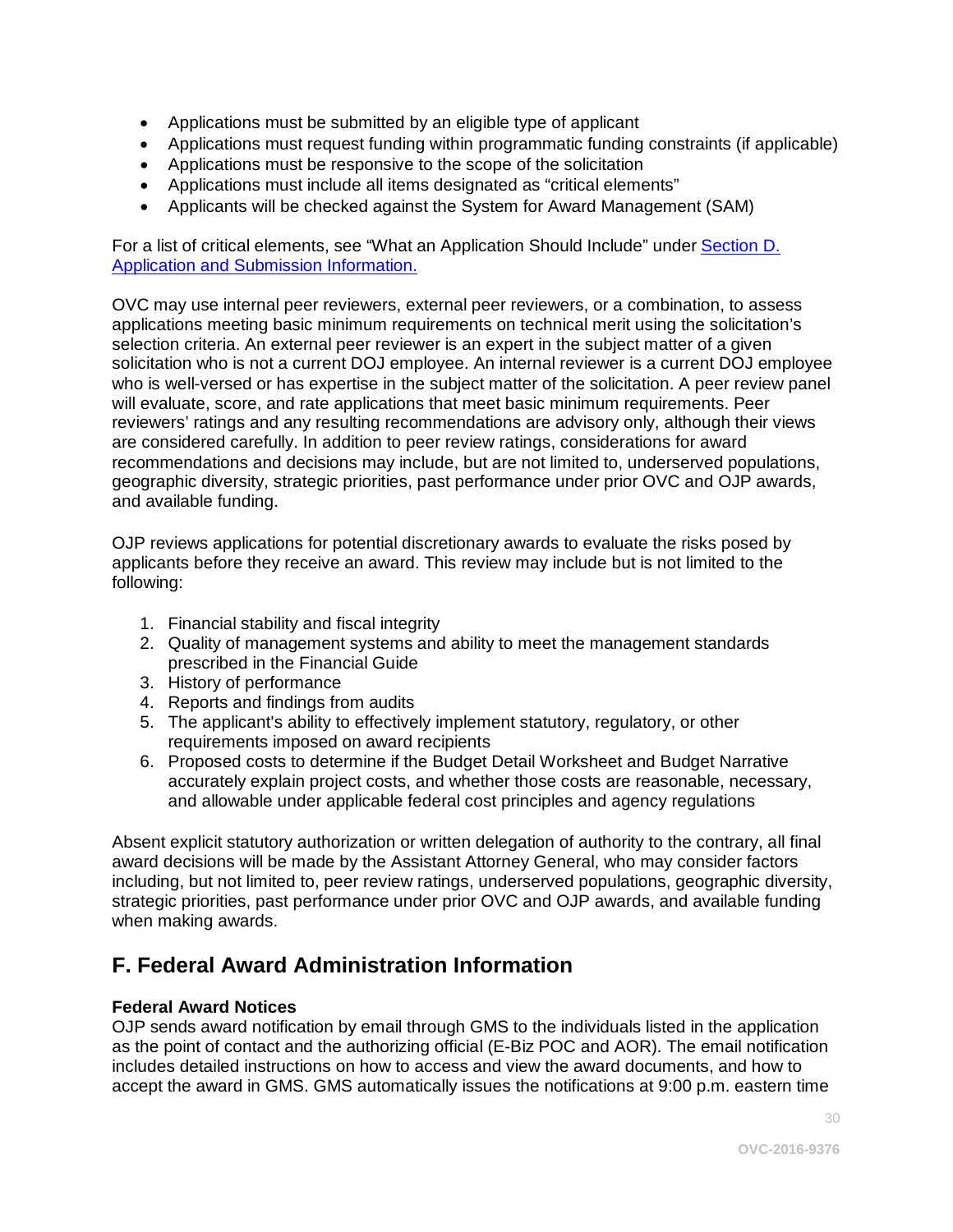<span id="page-30-0"></span>on the award date (by September 30, 2016). Recipients will be required to log in; accept any outstanding assurances and certifications on the award; designate a financial point of contact; and review, sign, and accept the award. The award acceptance process involves physical signature of the award document by the authorized representative and the scanning of the fullyexecuted award document to OJP.

#### **Administrative, National Policy, and other Legal Requirements**

If selected for funding, in addition to implementing the funded project consistent with the agency-approved project proposal and budget, the recipient must comply with award terms and conditions, and other legal requirements, including but not limited to OMB, DOJ or other federal regulations which will be included in the award, incorporated into the award by reference, or are otherwise applicable to the award. OJP strongly encourages prospective applicants to review the information pertaining to these requirements **prior** to submitting an application. To assist applicants and recipients in accessing and reviewing this information, OJP has placed pertinent information on its [Solicitation Requirements](http://ojp.gov/funding/Explore/SolicitationRequirements/index.htm) page of the [OJP Funding Resource Center.](http://ojp.gov/funding/index.htm)

Please note in particular the following two forms, which applicants must accept in GMS prior to the receipt of any award funds, as each details legal requirements with which applicants must provide specific assurances and certifications of compliance. Applicants may view these forms in the Apply section of the [OJP Funding Resource Center](http://ojp.gov/funding/index.htm) and are strongly encouraged to review and consider them carefully prior to making an application for OJP grant funds.

- Certifications Regarding Lobbying; Debarment, Suspension and Other Responsibility [Matters; and Drug-Free Workplace Requirements](http://ojp.gov/funding/Apply/Resources/Certifications.pdf)
- **Standard Assurances**

Upon grant approval, OJP electronically transmits (via GMS) the award document to the prospective award recipient. In addition to other award information, the award document contains award terms and conditions that specify national policy requirements<sup>[10](#page-30-1)</sup> with which recipients of federal funding must comply; uniform administrative requirements, cost principles, and audit requirements; and program-specific terms and conditions required based on applicable program (statutory) authority or requirements set forth in OJP solicitations and program announcements, and other requirements which may be attached to appropriated funding. For example, certain efforts may call for special requirements, terms, or conditions relating to intellectual property, data/information-sharing or -access, or information security; or audit requirements, expenditures and milestones, or publications and/or press releases. OJP also may place additional terms and conditions on an award based on its risk assessment of the applicant, or for other reasons it determines necessary to fulfill the goals and objectives of the program.

Prospective applicants may access and review the text of mandatory conditions OJP includes in all OJP awards, as well as the text of certain other conditions, such as administrative conditions, via [Mandatory Award Terms and Conditions](http://ojp.gov/funding/Explore/SolicitationRequirements/MandatoryTermsConditions.htm) page of the [OJP Funding Resource Center.](http://ojp.gov/funding/index.htm)

<span id="page-30-1"></span> <sup>10</sup> See generally 2 C.F.R. 200.300 (provides a general description of national policy requirements typically applicable to recipients of Federal awards, including the Federal Funding Accountability and Transparency Act of 2006 (FFATA)).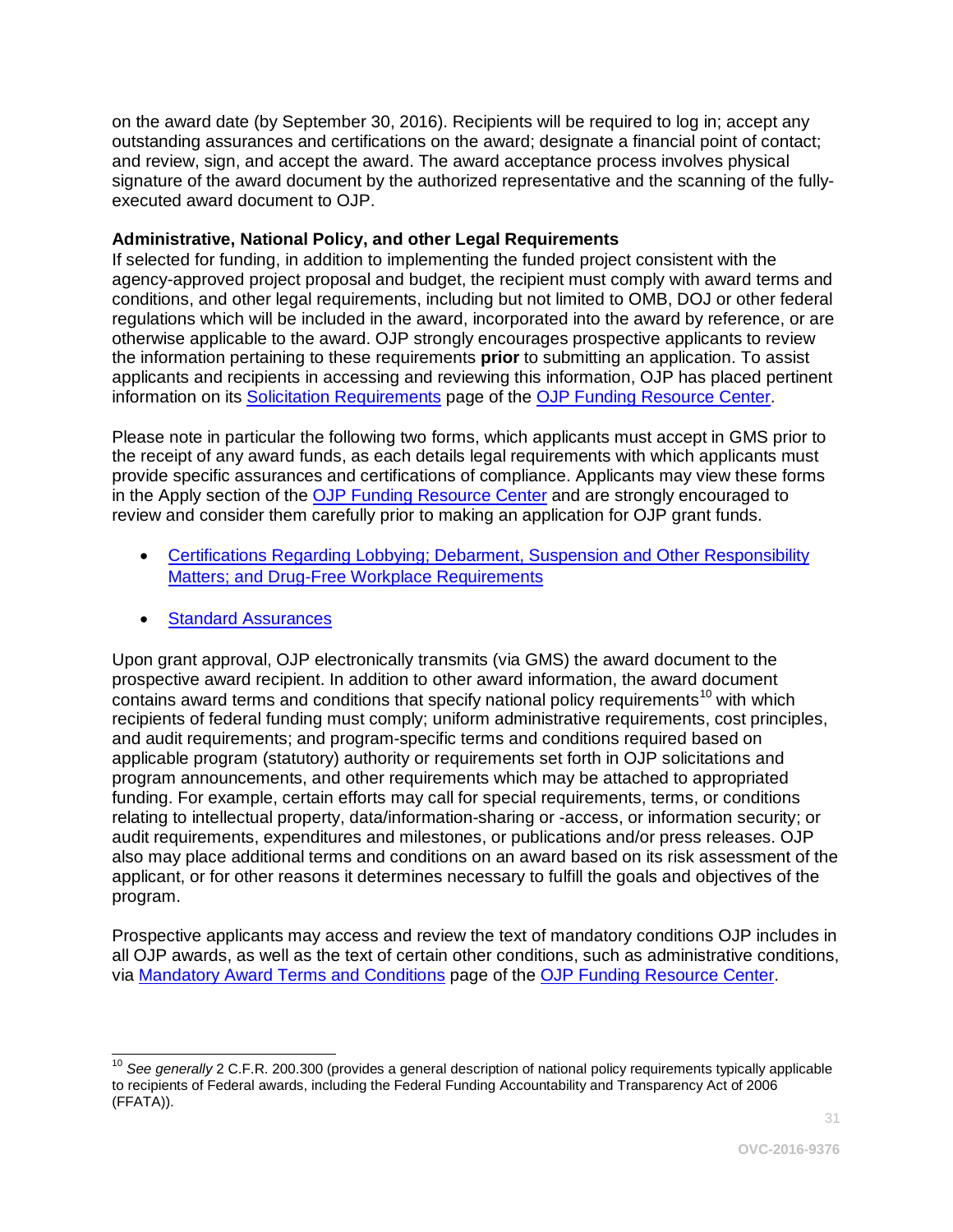<span id="page-31-0"></span>As stated above, OVC anticipates that it will make any award from this solicitation the form of a cooperative agreement. Cooperative agreement awards include standard "federal involvement" conditions that describe the general allocation of responsibility for execution of the funded program. Generally stated, under cooperative agreement awards, responsibility for the day-today conduct of the funded project rests with the recipient in implementing the funded and approved proposal and budget, and the award terms and conditions. Responsibility for oversight and redirection of the project, if necessary, rests with OVC.

In addition to any "federal involvement" condition(s), OJP cooperative agreement awards include a special condition specifying certain reporting requirements required in connection with conferences, meetings, retreats, seminars, symposium, training activities, or similar events funded under the award, consistent with OJP policy and guidance on conference approval, planning, and reporting.

#### **General Information about Post-Federal Award Reporting Requirements**

Recipients must submit quarterly financial reports, semi-annual progress reports, final financial and progress reports, and, if applicable, an annual audit report in accordance with the Part 200 Uniform Requirements. Future awards and fund drawdowns may be withheld if reports are delinquent.

Special Reporting requirements may be required by OJP depending on the statutory, legislative or administrative obligations of the recipient or the program.

## **G. Federal Awarding Agency Contact(s)**

For Federal Awarding Agency Contact(s), see the title page.

For contact information for Grants.gov, see the title page.

## **H. Other Information**

#### **Provide Feedback to OJP**

To assist OJP in improving its application and award processes, we encourage applicants to provide feedback on this solicitation, the application submission process, and/or the application review/peer review process. Provide feedback to [OJPSolicitationFeedback@usdoj.gov.](mailto:OJPSolicitationFeedback@usdoj.gov)

**IMPORTANT:** This email is for feedback and suggestions only. Replies are **not** sent from this mailbox. If you have specific questions on any program or technical aspect of the solicitation, **you must** directly contact the appropriate number or email listed on the front of this solicitation document. These contacts are provided to help ensure that you can directly reach an individual who can address your specific questions in a timely manner.

If you are interested in being a reviewer for other OJP grant applications, please email your résumé to [ojppeerreview@lmsolas.com.](mailto:ojppeerreview@lmsolas.com) The OJP Solicitation Feedback email account will not forward your résumé. **Note:** Neither you nor anyone else from your organization can be a peer reviewer in a competition in which you or your organization have submitted an application.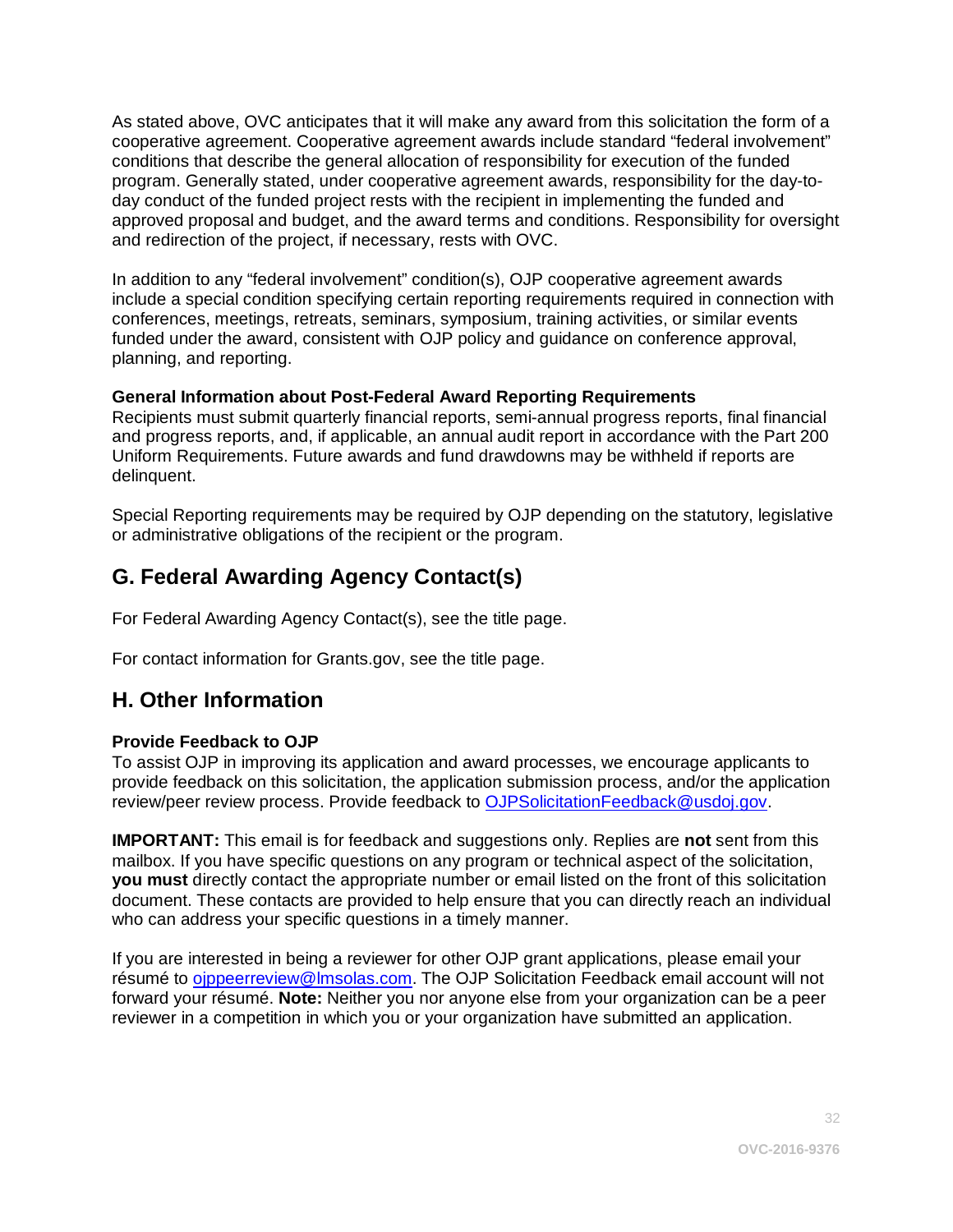#### **Application Checklist**

<span id="page-32-0"></span>OVC FY 2016 A Pathway to Justice, Healing, and Hope: Addressing Polyvictimization in a Family Justice Center Setting Demonstration Initiative

This application checklist has been created to assist in developing an application.

#### **What an Applicant Should Do:**

| Prior to Registering in Grants.gov:<br>______ Acquire a DUNS Number<br>Acquire or renew registration with SAM<br>To Register with Grants.gov:<br>Acquire AOR and Grants.gov username/password | (see page 27)<br>(see page 27)<br>(see page 27) |
|-----------------------------------------------------------------------------------------------------------------------------------------------------------------------------------------------|-------------------------------------------------|
| __ Acquire AOR confirmation from the E-Biz POC<br>To Find Funding Opportunity:                                                                                                                | (see page 27)                                   |
| ____ Search for the Funding Opportunity on Grants.gov<br>__ Select the correct Competition ID:                                                                                                | (see page 28)<br>(see page 28)                  |
| <b>Purpose Area 1: Demonstration Project</b><br><b>Competition ID #: OVC-2016-10380</b>                                                                                                       |                                                 |
| <b>Purpose Area 2: Technical Assistance</b><br><b>Competition ID #: OVC-2016-10400</b>                                                                                                        |                                                 |
| Download Funding Opportunity and Application Package<br>Sign up for Grants.gov email <b>notifications</b> (optional)<br><b>Nead Important Notice: Applying for Grants in Grants.gov</b>       | (see page 28)<br>(see page 26)                  |
| Read OJP policy and guidance on conference approval, planning, and reporting<br>available at ojp.gov/financialguide/DOJ/PostawardRequirements/chapter3.10a.htm                                |                                                 |
| After Application Submission, Receive Grants.gov Email Notifications That:<br>(1) application has been received,                                                                              | (see page 11)                                   |
| (2) application has either been successfully validated or rejected with errors<br>If No Grants.gov Receipt, and Validation or Error Notifications are Received:                               | (see page 28)                                   |
| contact OVC regarding experiencing technical difficulties                                                                                                                                     | (see page 2)                                    |

#### **General Requirements**:

**\_\_\_\_\_** Review the **[Solicitation Requirements](http://ojp.gov/funding/Explore/SolicitationRequirements/index.htm)** in the OJP Funding Resource Center.

#### **Scope Requirement:**

\_\_\_\_\_ The federal amount requested is within the allowable limit(s) of \$700,000 per demonstration site and \$1 million for one Technical Assistance award.

**Eligibility Requirement:** See Section C. Eligibility Information.